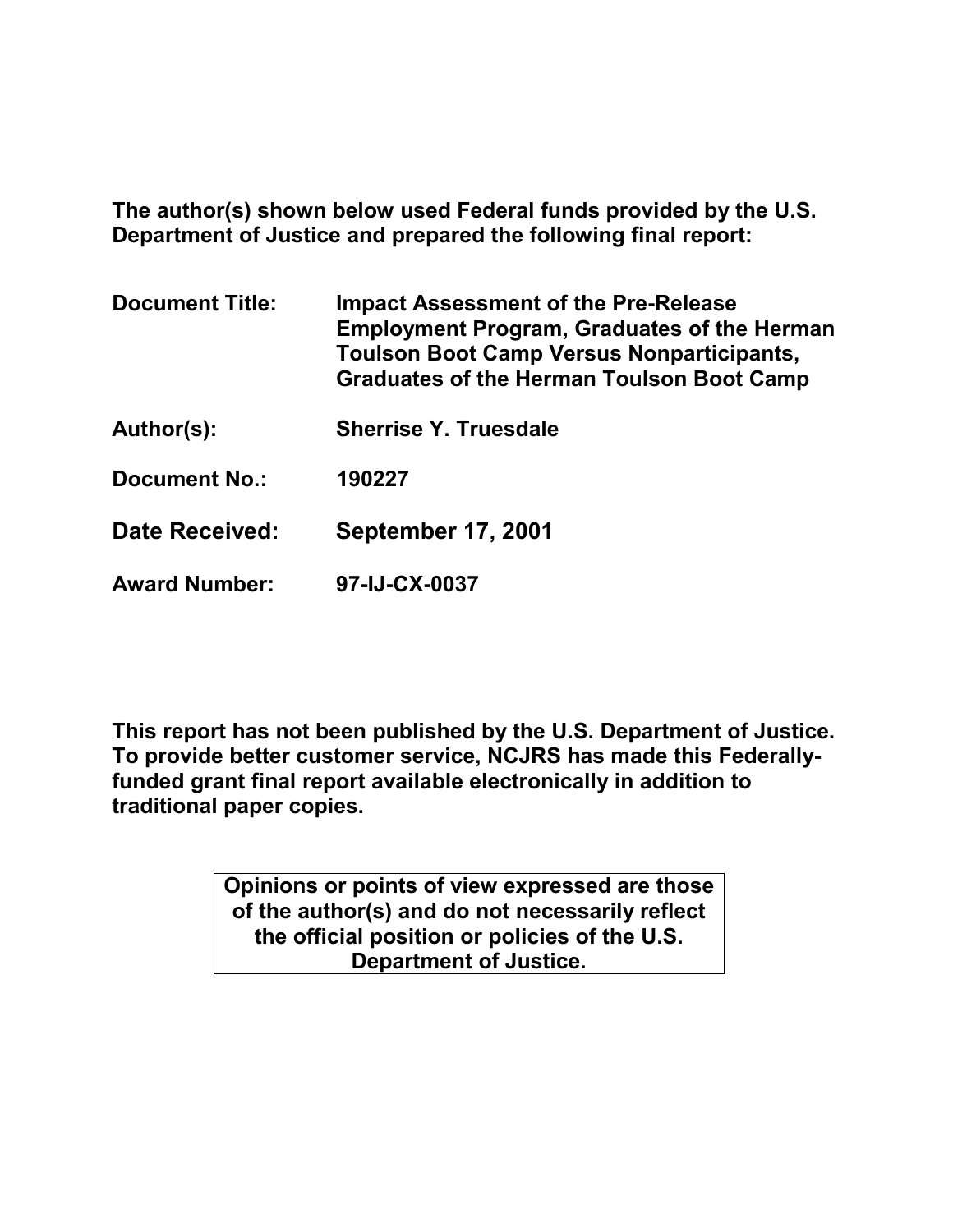# **COPPIN STATE COPPIN STATE**<br> **COLLEGE**  $190-337$

**i**<br>.

**I**<br>I

### **GRANT #97-IJ-CX-0037**

"AN IMPACT ASSESSMENT OF THE PRE RELEASE EMPLOYMENT PROGRAM, GRADUATES OF THE HERMAN TOULSON BOOT CAMP **VERSUS** NONPARTICIPANTS, GRADUATES OF THE HERMAN TOULSON BOOT CAMP'

FINAL REPORT  $Muchm$ Approved By:

Date:

PROPERTY **OF**  National Criminal Justice Reference Service (NCJRS) Box **6000**  PROPER<br>National Criminal Justice Re<br>Box 6000<br>Rockville, MD 20849-6000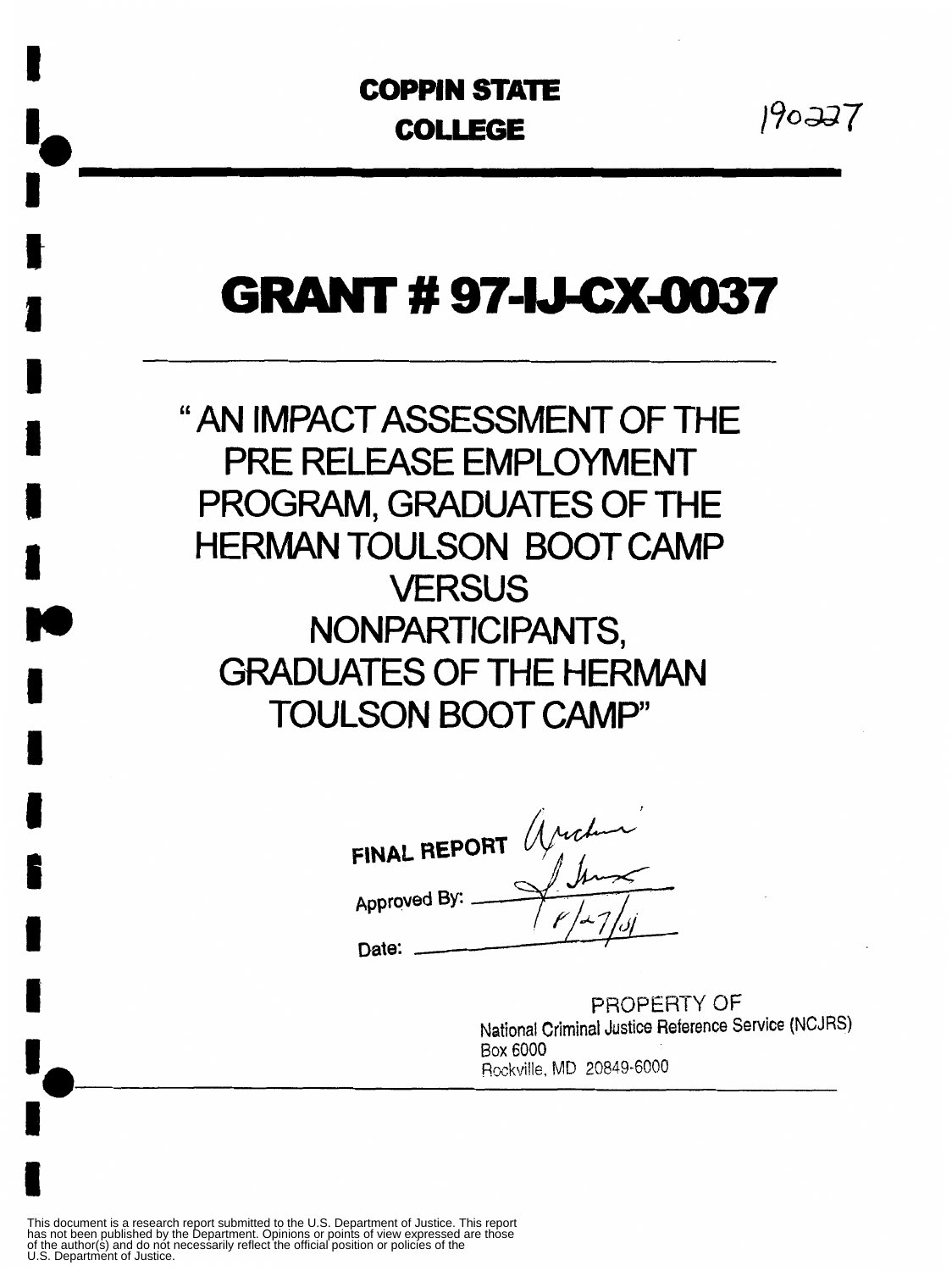- I. Title Page
- 11. Abstract
- **111.** Introduction
	- A. Hypothesis
	- B. Importance of the study from the view of the researcher
	- C. Importance of the study from the view of other scholars
	- D. Why choose the Herman Toulson Boot Camp graduates
- IV. Literature Review
- V. Methods
- VI. Results
- VII. Research Analysis
- VIII. References
- **IX.** Tables
	- A. Case Summary of Participants and Nonparticipants
	- B. Table of Statistical Findings
		- 1. Standard Deviation
		- **2.** Mean
		- 3. Standard Error of the Mean
		- **4.** T-Test
- X. "A National Survey of Aftercare Provisions for Boot Camp Graduates"
- XI. Final Progress Report

This document is a research report submitted to the U.S. Department of Justice. This report<br>has not been published by the Department. Opinions or points of view expressed are those<br>of the author(s) and do not necessarily r

**I** 

5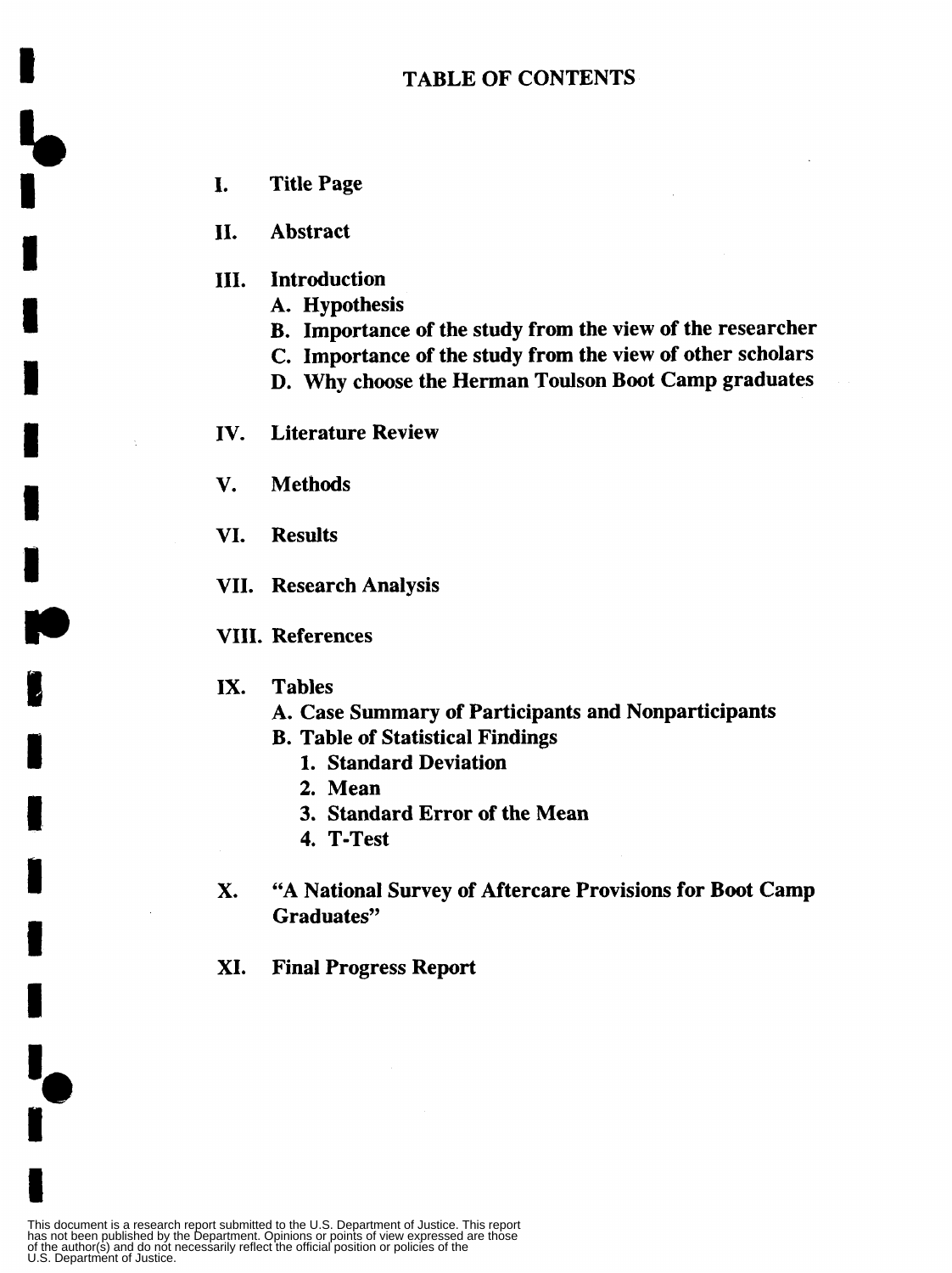*An* **Impact Assessment I** 

#### Running **Head:** *AN* **IMPACT ASSESSMENT OF** THE PRE **RELEASE**  EMPLOYMENT **PROGRAM, GRADUATES** OF THE HERMAN **TOULSON BOOT** *CAMP*

#### **AN IMPACT ASSESSMENT OF THE PRE RELEASE EMPLOYMENT PROGRAM, GRADUATES OF THE HERMAN TOULSON BOOT CAMP vs. NONPARTICIPANTS GRADUATES OF THE HERMAN TOULSON BOOT CAMP**

 $\sim 10$ 

 $\bar{z}$ 

**Sberrise Y. Truesdale Coppin State College Re: Grant #97-IJ-CX-0037** 

This document is a research report submitted to the U.S. Department of Justice. This report<br>has not been published by the Department. Opinions or points of view expressed are those<br>of the author(s) and do not necessarily r

 $\frac{1}{2}$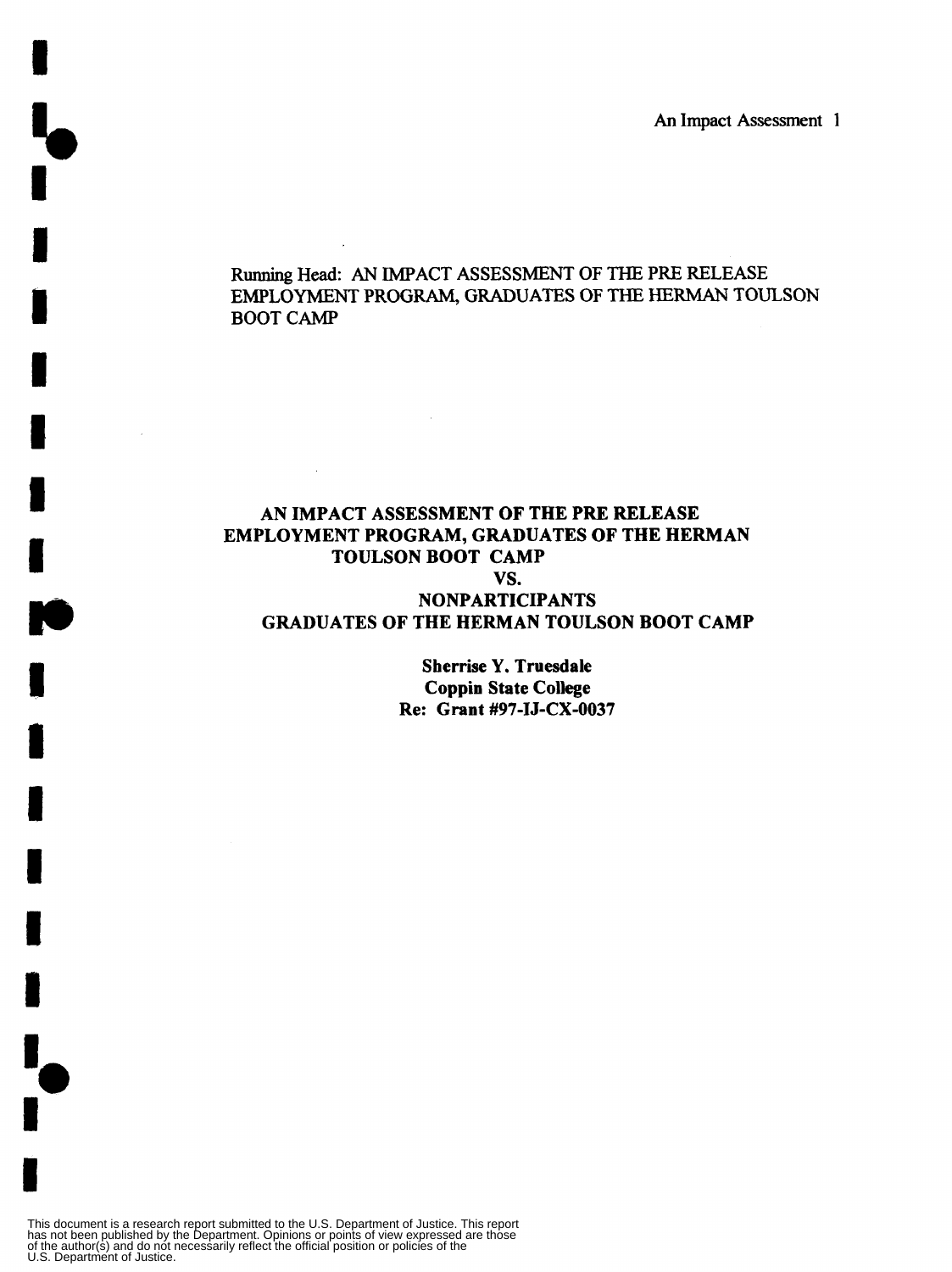#### **ABSTRACT**

The employment rates of the Pre Release Employment Program were investigated. Thirty participants (exoffenders) on probation and parole of the Pre Release Employment Program were selected to be the experimental group. They were demographically matched to nonparticipants (exoffenders) **on** probation and parole that represented the control group; these individuals were not participants of the Pre Release Employment Program. Although the assertion was that the participants of the Pre Release Employment **Program** would have a higher rate than those that did not participate, it was found that there was no significant difference between the participants *of* the program and nonparticipants of the program.

 $\bar{z}$ 

 $\mathcal{L}^{\mathcal{L}}$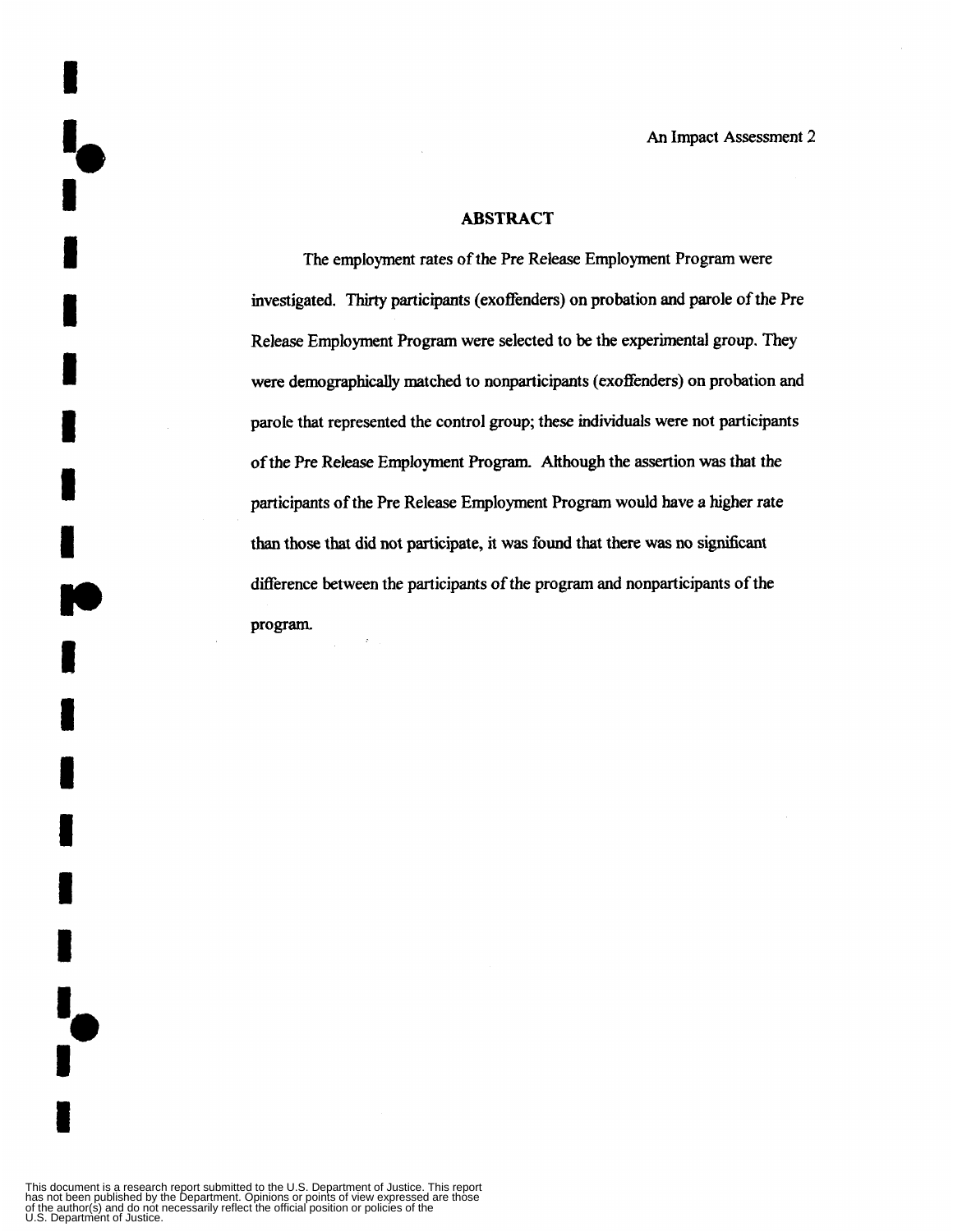#### **INTRODUCTION**

This study will analyze employment rates of graduates of the Herman Toulson Boot Camp Pre Release Employment Program compared to Herman Toulson Boot *Camp* graduates who were nonparticipants of the Pre Release Employment Program. Essentially, the applicant proposes to conduct **an** impact assessment of the Pre Release Employment Program (Rossi and Freeman, 1993). The goal of this assessment is to determine what, if any, employment success was achieved by ex-offenders who participated in the Pre Release Employment Program compared with nonparticipants.

#### **Hypothesis**

After careful review, the researcher selected to investigate the employment rates for those who participated in the Herman Toulson Boot Camp Pre Release Employment Program. The study was guided by the following research question and hypothesis: Is there a significant difference in the employment rates between those graduates of the Herman Toulson Boot Camp who participated in the Pre Release Employment Program than those graduates who did not participate? The assertion is that the employment rates of **those** who are participants will be **higher**  than those of nonparticipants.

**I**<br>!,

*<sup>8</sup>***a**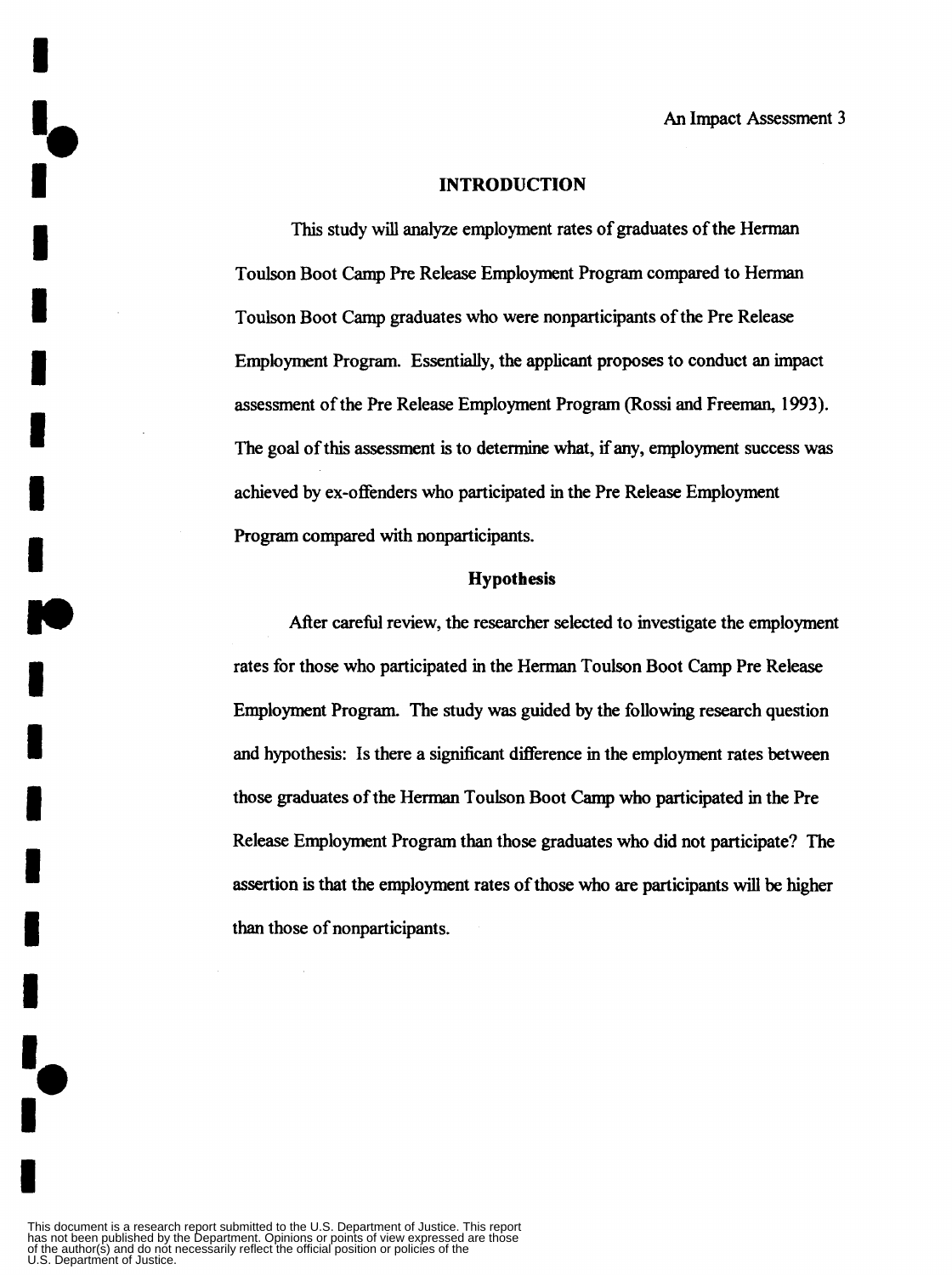#### **Importance of the Study from the view of the researcher**

The Pre Release Employment Program is five years old. Since its inception, there has not been any research specifically targeted toward the employment of the aftercare program. Maryland, specifically, has a need to reduce recidivism and help exoffenders become better acclimated into society. In order to accomplish this goal, aspects of the aftercare program **must** be evaluated.

#### **Importance of the study from the view of other scholars**

Since the **1980's** the boot camp programs have been interesting to many researchers. However, there **has** been very little research conducted on aftercare programs. Blair B. Bourque, Me Han, and Sarah M. Hill, researchers of **"A** National Survey of Aftercare Provisions for Boot Camp Graduates", found that few boot camp programs have developed structures for monitoring and evaluating their graduates in aftercare. Furthermore, studies must be conducted to get a better understanding of recidivism and its relationship to the aftercare programs.

Roberta **C.** Cronin and Me Han, researchers of "Boot Camps for Adult and Juvenile Offenders: Overview and Update", recommended fiom findings that there should be **an** investment in the aftercare programs to capitalize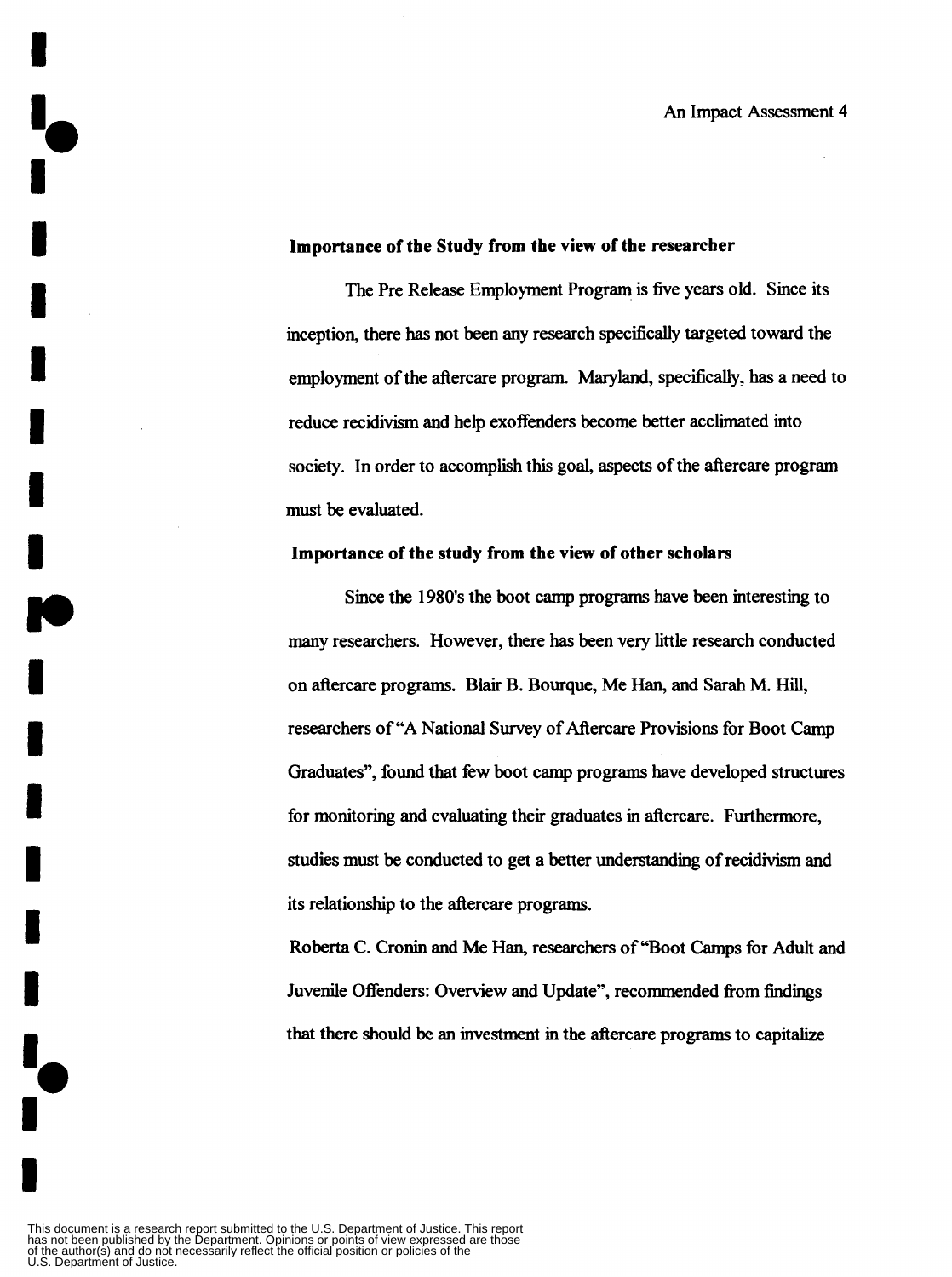and preserve any gains made in boot camp. If a specialized aftercare program is not feasible, then they suggest that a strong relationship with aftercare services should be built. This will ensure that graduates who leave boot camps will have an individualized plan to follow up to see whether the plan is effective. Blair B. Bourque, Roberta C. Cronin Frank R. Pearson, Daniel B. Jelker, Mei Han, and **Sarah** M. Hill of the "Boot Camps for Juvenile Offenders: *An* Implementation Evaluation of Three Demonstration Programs", found that progress is possible, but these aftercare programs were affected by unexpected cuts in federal support, especially in Denver, Colorado and Mobile, Alabama. The programs were concerned with adjustments and improvements, which came to a close when the cuts were implemented.

#### **Why Choose the Herman Toulson Boot Camp Graduates?**

The Herman Toulson Boot Camp graduates were chosen because they represent a clear aftercare path. Logically, the boot camp graduates of the Pre Release Employment Program can be expected to have higher rates of employment because of the program.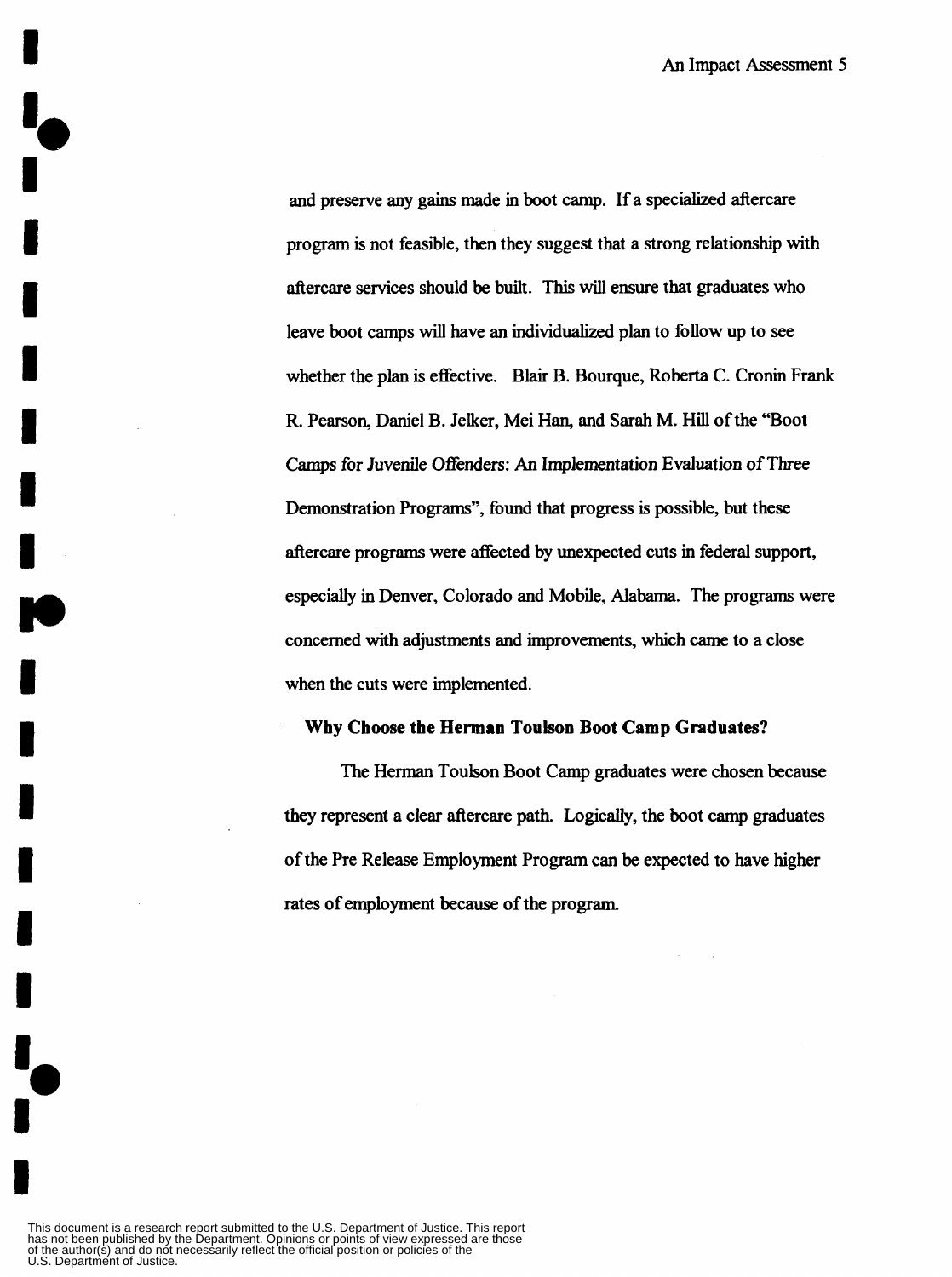#### **LITERATURE REVIEW**

After Care programs, **as** it **pertains** to boot camps, *can* be defined **as**  the services that are given to graduates after they have been released. These services may include supervision, counseling, education, training and/or any service that is considered to assist the released prisoner in his/her transition into the community. These graduates are typically nonviolent, young adult offenders (usually car thieves and drug dealers) serving their **first** sentence. Recently, Criminal Justice professionals have become interested in the role aftercare plays in offender success. Although there have been extensive studies on boot camps, there have been some effort to study the aftercare programs, but none have specifically concentrated on employment **as** it relates to training, recidivism, drug **use,**  race, or curriculum.

There are many variables that affect the effectiveness of aftercare and the success of the graduates.

#### Supervision

**1** 

**1** 

**I** 

**I** 

**I** 

**I** 

**I** 

**rn** 

**I** 

**I** 

**I** 

**I** 

**I** 

**I** 

Most researchers have elevated their concentration on supervision. Cronin and **Han** (1993) reported to the National Institute of Justice that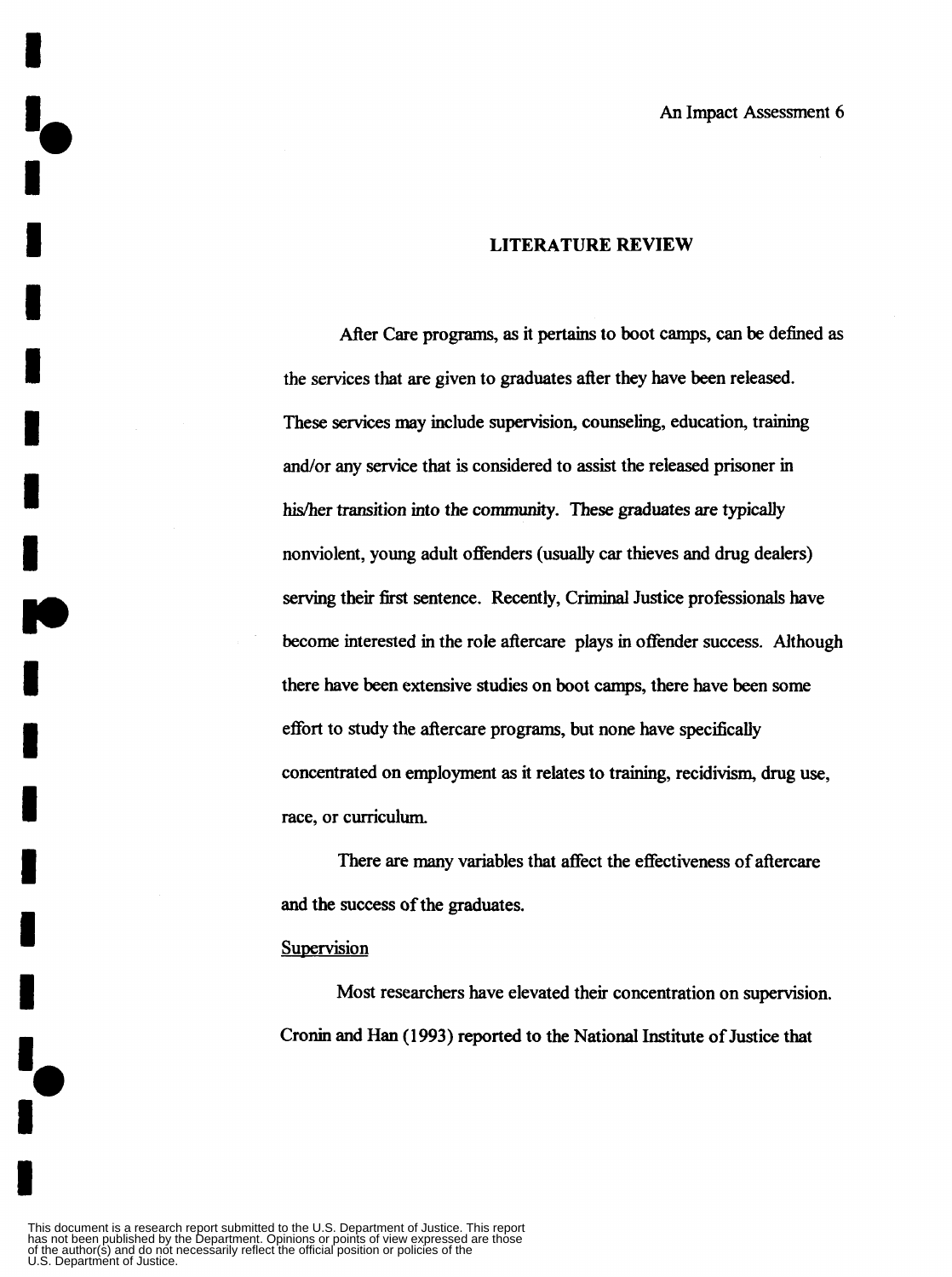**California** and New York **are** prime examples of this participation. In **California,** it was reported that graduates move to a sixty-day placement in a work furlough hcility, which is followed by another **120** days of intensive parole supervision. Finally, a GAO report in **1993** indicated that Georgia boot camp participants are now assigned to intensive supervision for a minimum of three months, before receiving regular supervision. The New York program, which is referred to **as** shock parole, offers a two person parole officer team supervision for a caseload of thirty-eight parolees for six months. **When** this has **been** completed, they return to regular supervision. Their graduates also receive temporary residential placement for ninety days, educational/vocational training, employment assistance, relapse prevention, and peer group counseling are arranged through contracts with community agencies.

#### Recidivism

**i**<br>!

Studies indicate that there is no compelling evidence that boot camp participants recidivate less than the groups with which evaluators have compared them (Mackenzie and **Souryal, 1994)** However, this may be the result of **shortcomings** in aftercare programs. For example, in Georgia, findings indicated that recidivism rates for boot camp graduates were significantly lower than offenders placed in prison or on intensive supervision. However, boot camp graduates did about the same **as**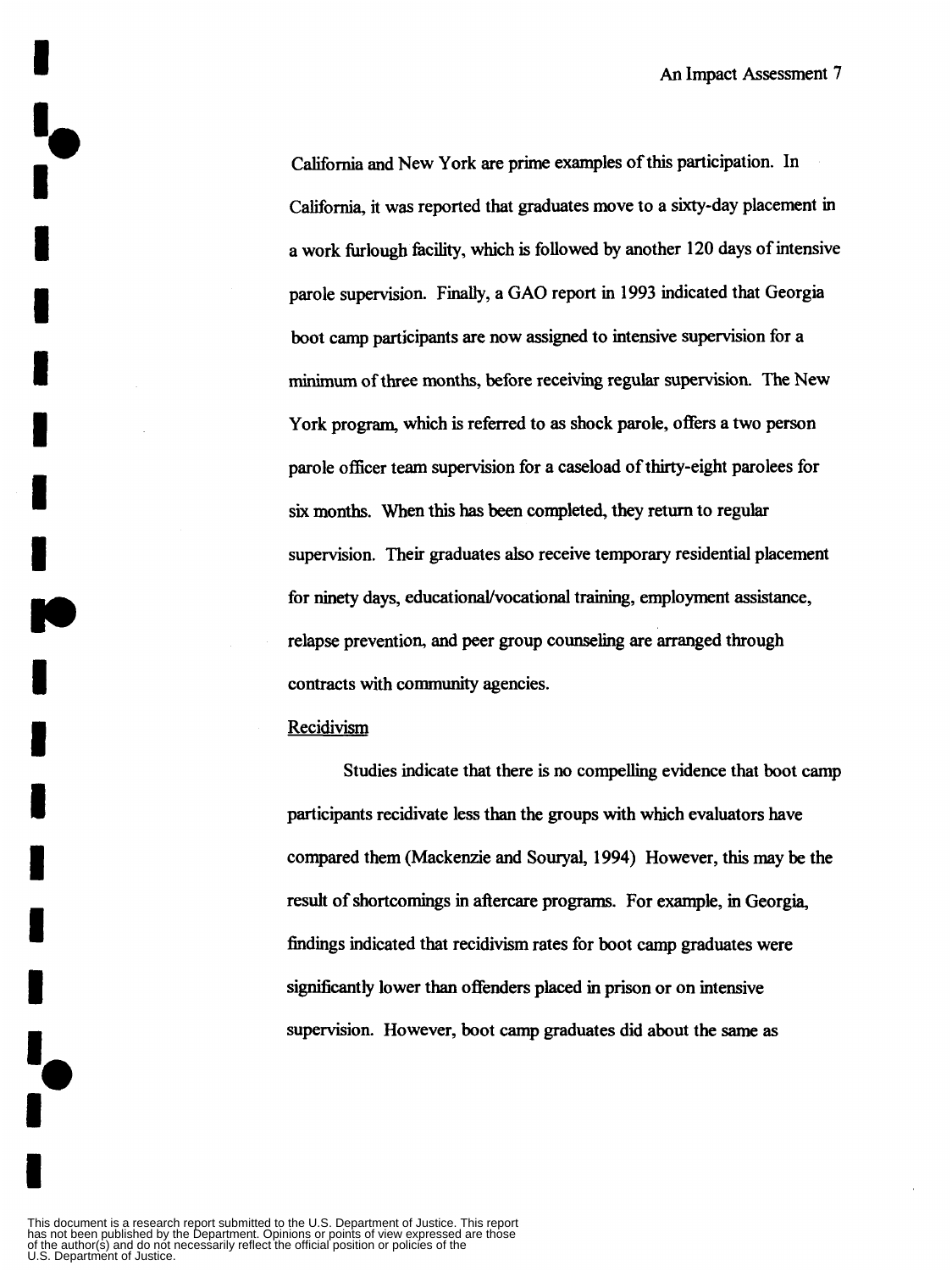offenders placed in diversion centers and much worse than those on regular probation (Cronin and **Han,** 1994). In Florida, findings indicated that 25.3 percent of the first 281 graduates of boot *camp* were returned to prison versus **27.8** percent of those in the comparison group. Rates of return for felonies were virtually identical, whiie boot *camp* graduates had a higher rate of return for misdemeanors and a lower rate of return for probation violations. (Cronin and Han, 1994). In Louisiana, findings indicated that 3 1 percent of boot camp graduates were no more likely to succeed on community supervision than a comparison group of parolees (percentage for comparison group were not given in the text). Approximately thirty eight percent were arrested at least once.

#### Race

**I** e

**I**<br>!,

Race is another variable that may effect the success of the graduate in the aftercare program. Race is considered **a** subgroup of offenders. Cronin and Han (1 994) asserted that subgroup information might **assist**  program managers to develop **better classiiicatiodeligibility** criteria and refine policies. In addition, **some** researchers have compared recidivist and nonrecidivist among boot *camp* graduates. For example, South Carolina evaluators asserted that boot campers were more likely to be nonwhite (72 percent of graduates versus 63 percent of failures), and were less likely to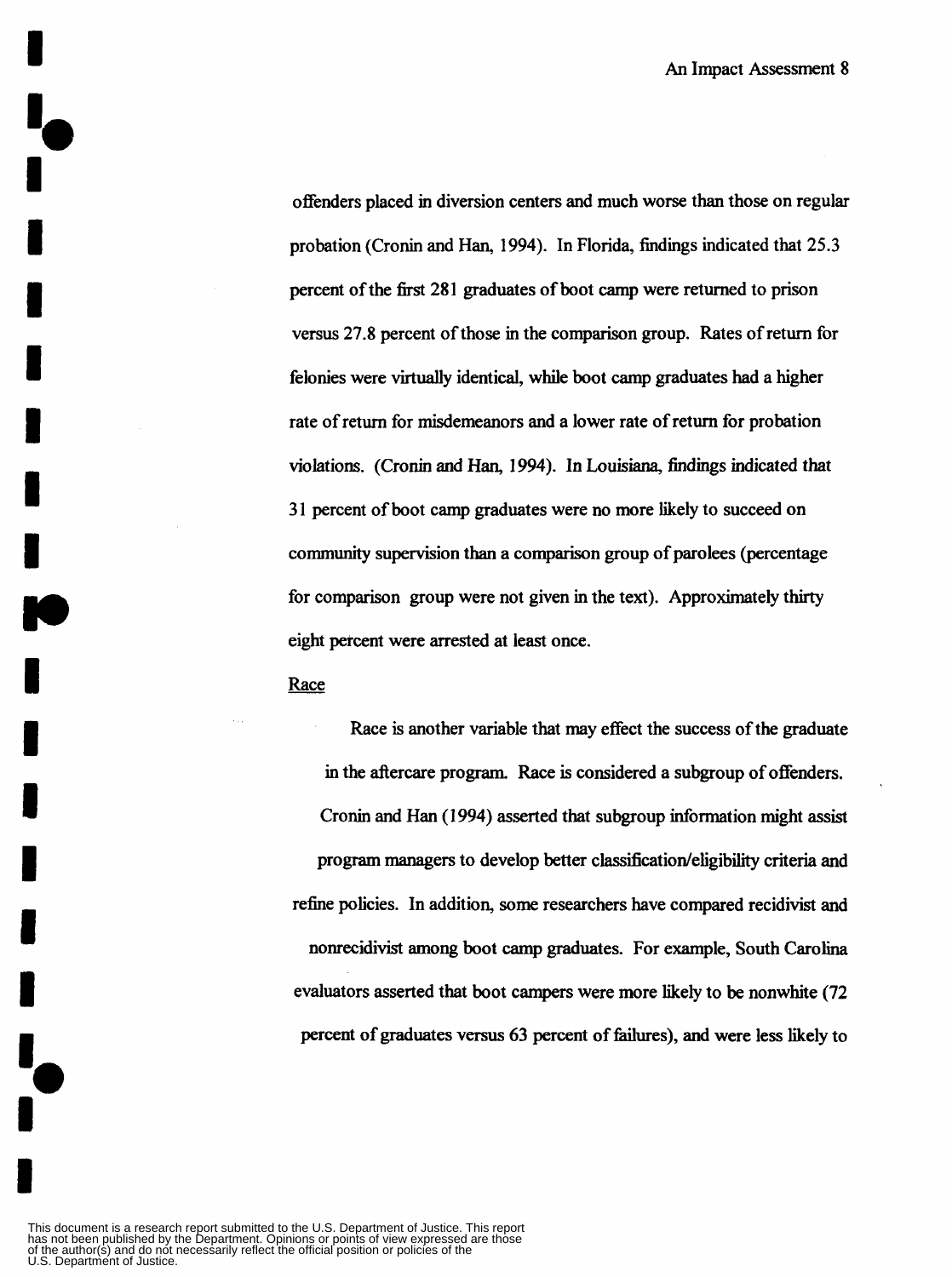be drug offenders (32 percent graduates versus 18 percent of the failures). In Florida; however, evaluators indicated that certain subgroups of boot camp inmates appeared to have recidivated less than others. These included those ages 16-17 at admission, those with sentences in the 2 to 3 year range, and whites. (Florida Department of Corrections, 1990). Therefore, the lack of positive boot camp aftercare is related significantly to recidivism. As a result, many researchers suggest that supervision of boot camp aftercare should be enhanced.

Each state may apply a different aftercare philosophy to their program. **"A** National Survey of Aftercare Provisions for Boot Camp Graduates", a study conducted by Bourque, Han, and Hill (1996) researched thirteen specialized programs. Table 3 gives a breakdown of the characteristic of state aftercare programs. This study concluded that in order to adequately reinforce and monitor **skills** built during incarceration, intensive services should be employed, **as** well **as** intensive supervision. The commission on African American Males

In Maryland, the Commission on *Afican* American **males,** in 1990, addressed problem areas of education, health care, employment, and criminal justice. Among the factors that rendered a challenge to the

This document is a research report submitted to the U.S. Department of Justice. This report<br>has not been published by the Department. Opinions or points of view expressed are those<br>of the author(s) and do not necessarily r

**I** 

**I** 

**I** 

**I** 

**I** 

**I** 

**I** 

*w* 

**I** 

**I** 

**I** 

**I** 

**I** 

**I** 

**I**<br>!,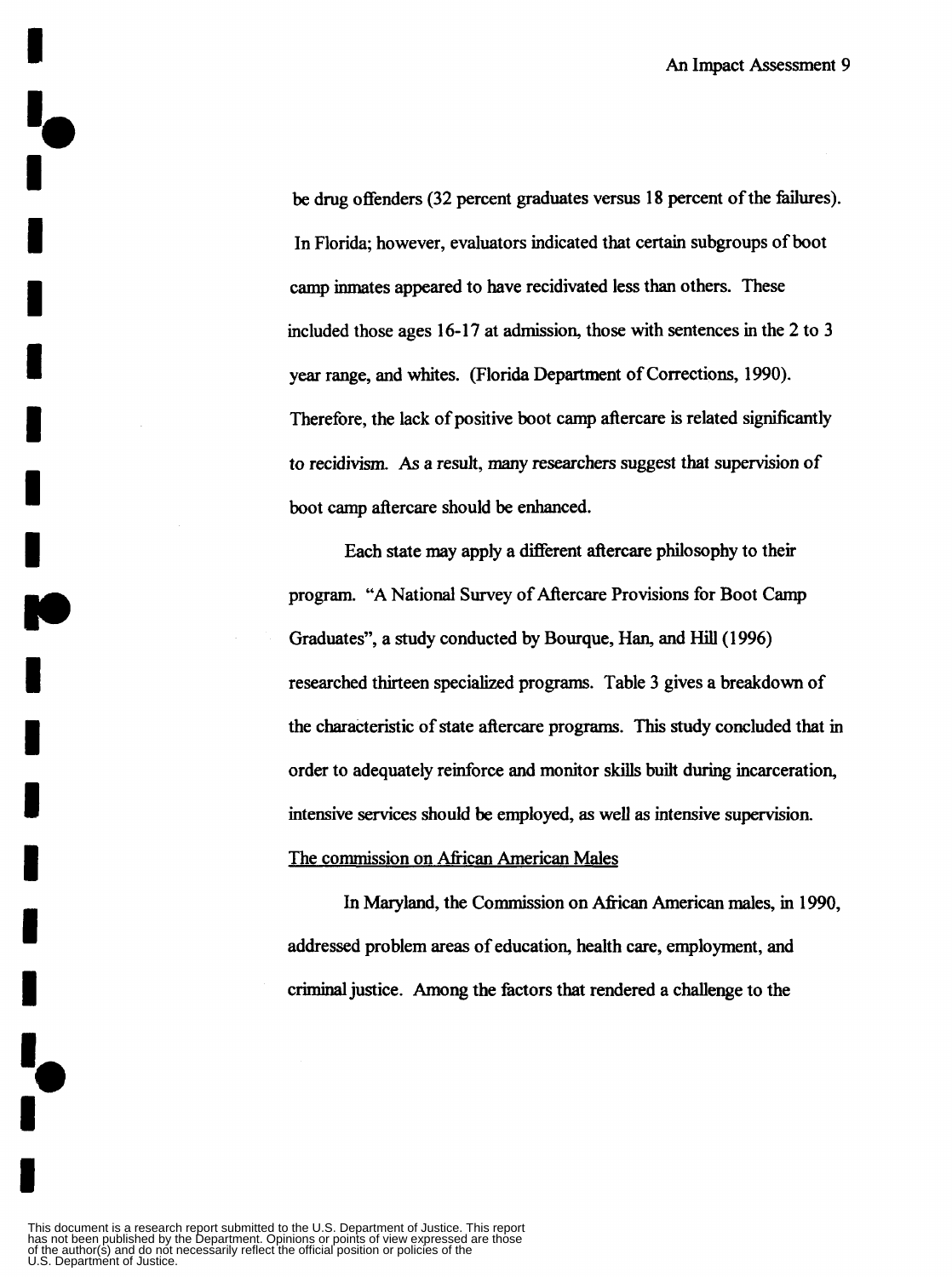commission was how racism effected these problem areas in the community. They concluded that in order to bring about a positive change in the current condition of African American males, there must be concentration effort to depart **ffom** "business **as** usual". While **all** of these problem areas may affect the aftercare of released prisoners of the Herman Toulson Boot Camp, the employment variable, **as** it relates to race, concluded that "independence through gainful employment is one of the most decisive factors in the capability of an individual and **his** family to live a peaceful and healthy life in our society. The ability to function in the workforce and in the labor market **has** an impact on families. Through their research, they found that many studies and reports revealed that racism does exist. It **starts** with the systematic neglect of African American children in our school systems; the lack of access to economic gains through employment and entrepreneurial opportunities; and the number of African American males who **are** seen in the criminal justice system. The results have led to family disintegration, illiteracy, negative media attention and economic inequalities. The commission found that African American males, particularly between the ages of **16-24,** are now a higher risk of being employed than any other segment of American society. The National unemployment rate for all African American males indicated **13.7** percent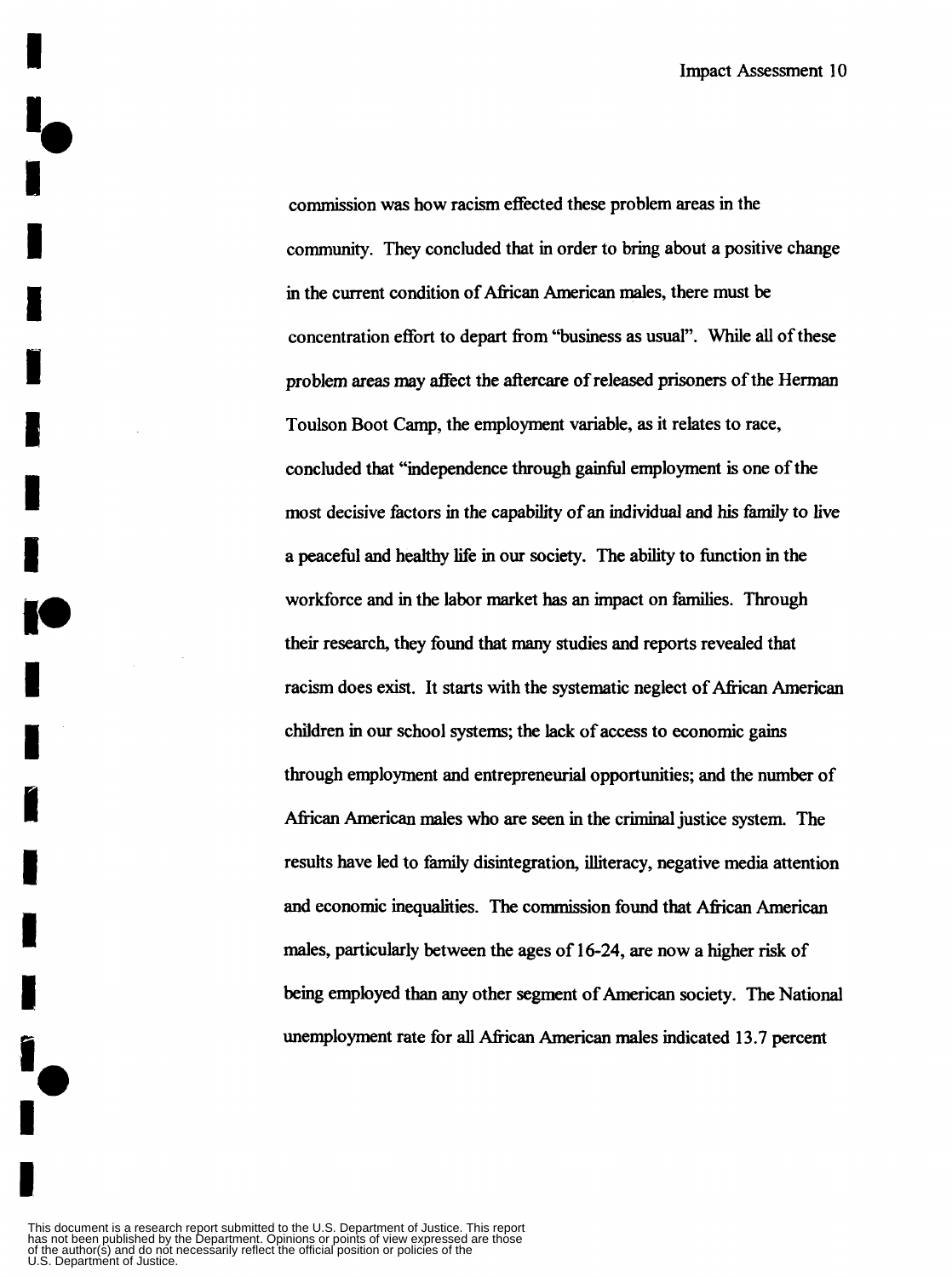for January, 1992. Maryland, the unemployment rate of African American males indicated **9.6** percent.

The commission asserts that there is discrimination at **all** levels of employment. In **1991,** the Urban Institute conducted an experiment to determine the level of discrimination in job hiring procedures. Their methodology included pairs of young African American and Caucasian males with *similar* backgrounds and qualifications to apply for **476** entry level jobs in **Chicago** and **Washington,** D.C. Their findings indicated that the white males were three times more likely to be employed before black males with a criminal record and found that an additional barrier was posed for gainful employment.

After carefully reviewing the problem, the United States General Accounting **Office** (GAO) reported that three important disparities affected the African American males **as** it pertained to employment. However, only **two** of **those** disparities pertained to the race variable. **First,** white participants received more classroom and on the job training than African Americans. Although *fican* Americans were primarily given job search assistance, they also had the lowest average wage upon placement. Second, when both whites and blacks received classroom

This document is a research report submitted to the U.S. Department of Justice. This report<br>has not been published by the Department. Opinions or points of view expressed are those<br>of the author(s) and do not necessarily r

**Io**<br>I

**1** 

**I** 

**1** 

**I** 

**1** 

**I** 

*1.* 

**I** 

**I,** 

**I** 

**I** 

**I** 

**I**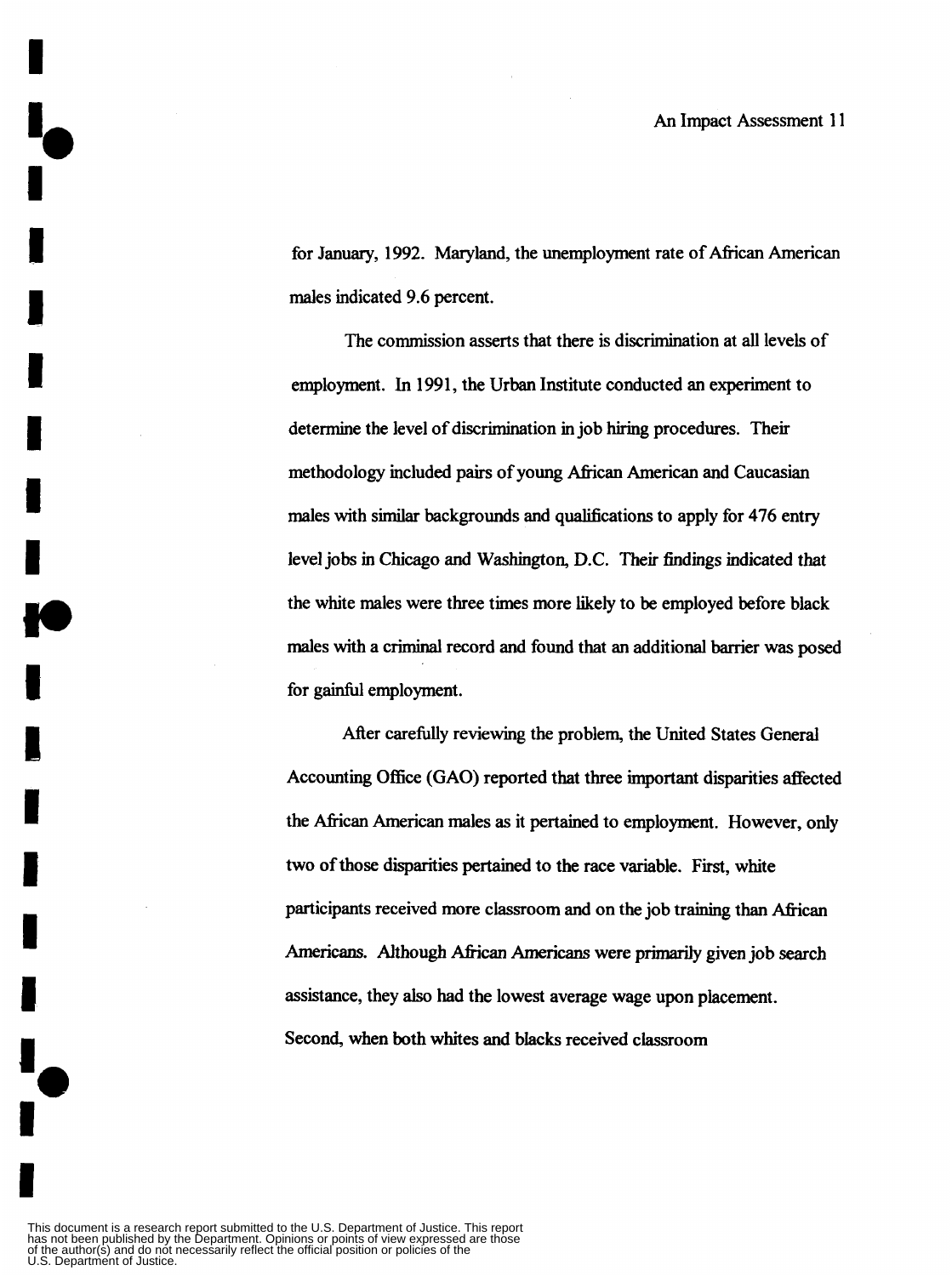training, African Americans were trained in occupations with lower median

placement wages. As a result, the commission made the following

recommendations:

#### Recommendation 1

"Develop new and extend current educational program that will prepare African Americans for employment and increase entrepreneurial awareness through public school curriculums fiom kindergarten through grade 12."

#### Recommendation 2

"Develop new and increase current resources for African American business expansion in effected areas and increase the opportunities for new African American owned business."

#### Recommendation 3

"Develop new and increase current resources and practices that would allow for the training and employment of more African American males in the private and public sectors."

#### **Pre Release Employment Program (evaluation criteria)**

The Pre Release Employment Program recognizes that there are problems that create unemployment, such **as** lack of employment skills, limited education, and low **self** esteem. These **barriers** have been found to encourage criminal activity; but on the other hand, the criminal record creates **an** overwhelming barrier that prevents employment. As a result, the

**1-**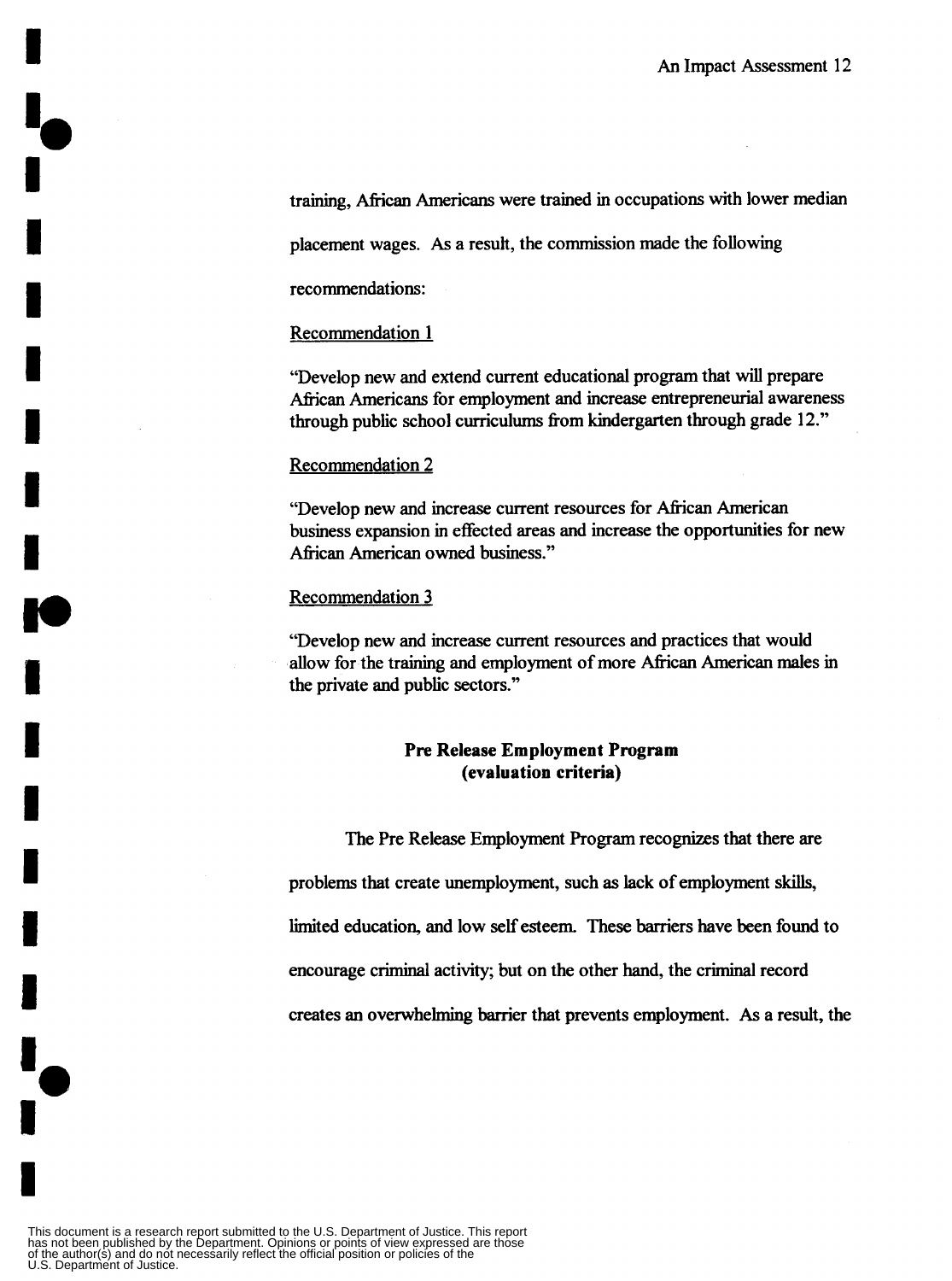government agencies combined resources to combat employment problems. The Pre Release Employment Program, an entity of the aftercare program, is developed to desolve barriers that create employment.

The program is oriented by goals, objectives, and strategies, which are the following:

#### **Goals**

To pursue the development of expanded Service delivery options exclusively, but not limited to a target group of exoffenders, disadvantaged black youth and "at **risk"** youth.

- Offer prevention barrier for persons who may have an inclination to pursue a path of criminal behavior, but have not reached that point.
- Development of an Employment Resource Center for individuals with  $\bullet$ multi **barriers** to employment opportunities.

#### **Objectives**

- Provide staffing, space requirements and equipment to house a staff of employees capable of performing educational assessments, employability profiles, and support services referrals to our target group.
- Develop a procedure for a support service referral network, which can  $\bullet$ link with other state agencies and services.
- Develop training initiatives that meet the capability our clients to the  $\bullet$ extent that they *can* be effectively trained in occupations, which *can*  lead to career paths and economic self sufficiency.
- Institute **an** entrepreneurial training workshop component for **those**   $\bullet$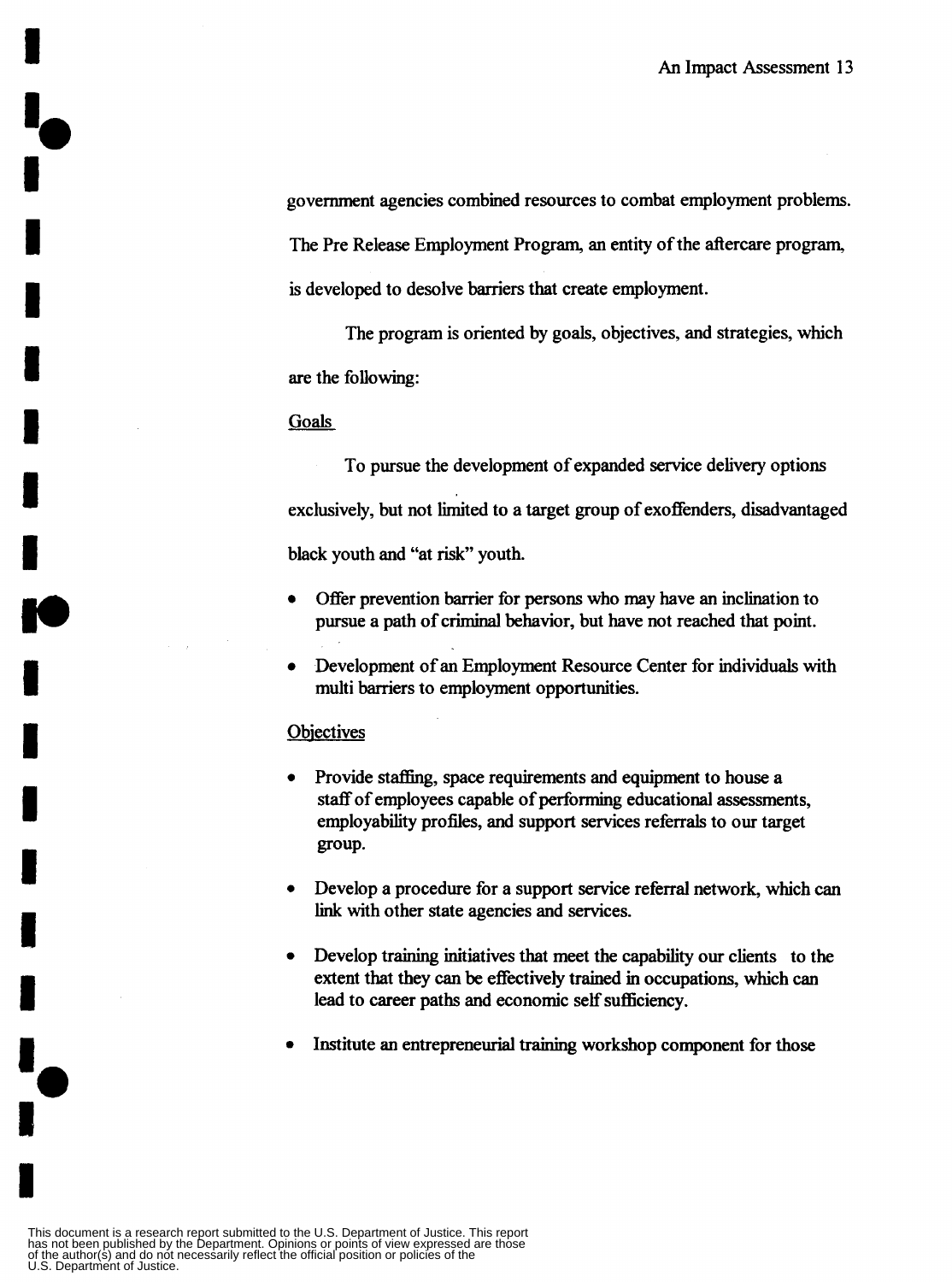- **e** individuals who have expressed a desire to enter into a small business of their own.
- $\bullet$ Develop a relationship with the Baltimore public school administrations and determine who are their "at **risk"** population.

#### **Strategy**

- To perform employment readiness training, a classroom must be available with sufficient room to house approximately 15-20 registrants at a time. Out side of the classroom there must be tables and phone banks available, modular work stations for **staff** and client for confidentiality, **an** area for selfregistration, an area must be set aside for resource materials with book shelves for magazines, periodicals, and videos.
- Assessment performed by the staff in an one on one encounter through  $\bullet$ the **use** of an approved questionnaire. Through the Mutual Agreement Program, PREP has provided the graduates the opportunity to remove tremendous barriers to gainful employment. It has been agreed that individuals who graduate fiom the boot camp program between the ages **17** and 21 without a high school diploma or GED must enroll in the Harbor City Learning Center. Once they have been accepted, they qualify to receive \$200.00 monthly.
- $\bullet$ Staffmust aggressively investigate and seek out training initiatives for our clients *so* that permanent linkages can be developed.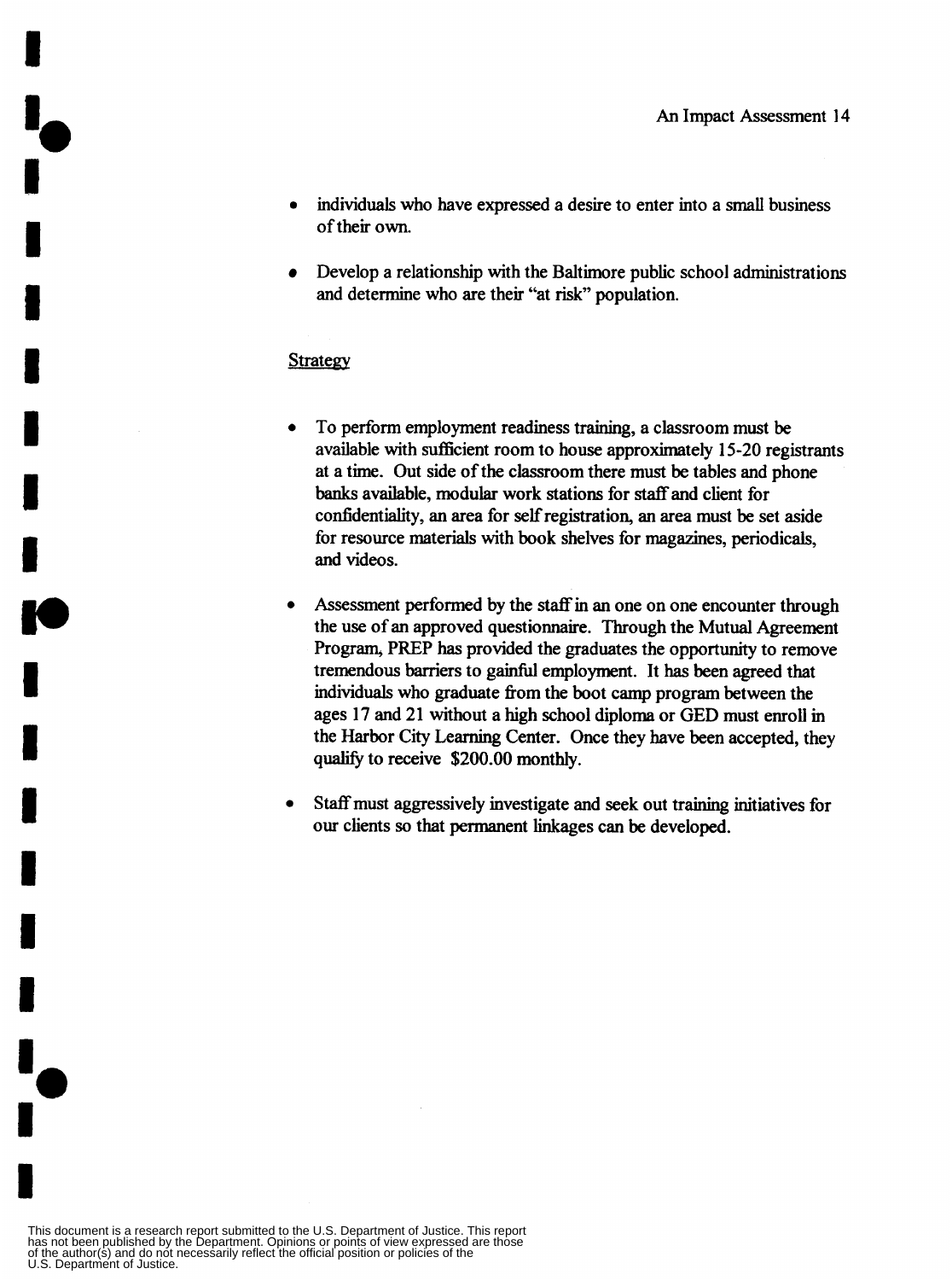#### **METHODS**

Since random assignment was not an option, the design selected to conduct this research is a quasi-experiment (Cook and **Campbell, 1979).** In the applicant's design, the experimental group consists of graduates of the Pre Release Employment Program and the control group consists of subjects who did not participate in the Pre Release Employment Program. The outcomes observed in both the experimental and control groups. **Thus,** the critical issue concerning this evaluation **is** whether or not the program produces desired levels of effect above what would have occurred either without the intervention or with an alternative intervention.

*As* part of the methodology, thirty participants were randomly selected fiom a sampling fiame of graduates of the Pre Release Employment Program. These graduates were matched by relevant demographic characteristics to a control group consisting of offenders who completed the boot camp but did not participate in the Pre Release Employment Program. This helped to control for extraneous variables. The dependent variable of concern for this research is employment. Employment was operationalized **as** the acquisition of a job that pays wages. Additional dimensions of the dependent variable that were collected and measured for length of time employed, **type** of employment, whether the individual is employed **hll** or part-time, and the length of time between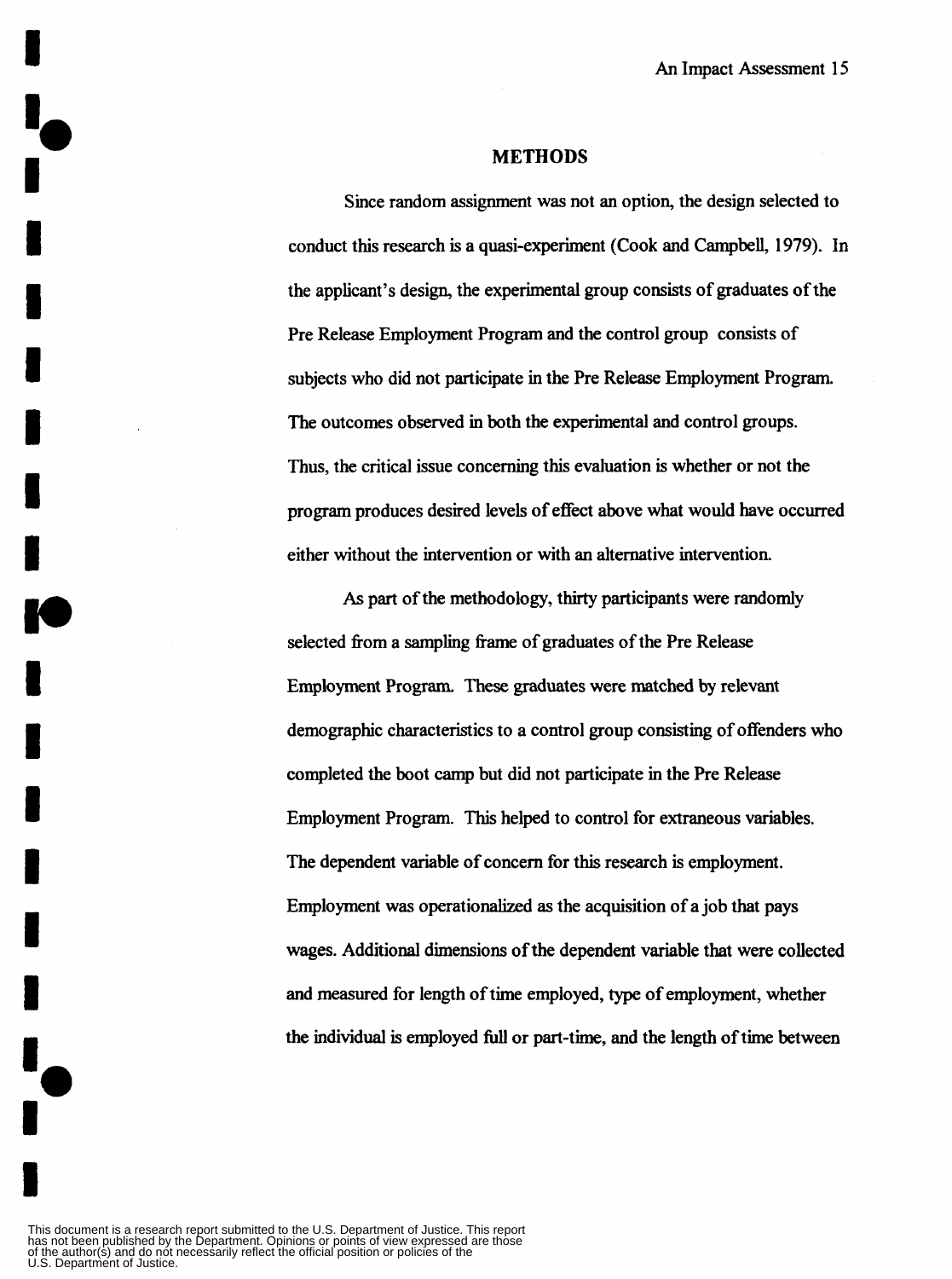release and employment. **A** composite score for comparative and evaluative purposes will be derived fiom an index based on these dimensions. The independent variable for this assessment **is** participation in the Herman Toulson Boot Camp Pre Release Employment Program. It was anticipated that participation in the Pre Release Employment Program (independent variable) would influence employment rates and patterns (dependent variables).

The data for this study was obtained through a systematic analysis of the Herman Toulson Boot Camp records. The Maryland Department of Labor, Licensing and Regulation (the agency heading the Pre Release Employment Program) and the Maryland Department of Public Safety and Correctional Services, Division of Parole and Probation gave the researcher approval to access the records required to conduct this evaluation. analyses included comparisons based on tabular presentations consisting of rates and percentages. In addition, appropriate inferential statistics, such **as**  tests of significance were applied. Data

For this study, the researcher has attempted to meet the "Good Enough Rule" standard, which says that the best possible design **fiom** a methodological standpoint has been chosen taking into account the importance of the program, the feasibility of the design, and the probability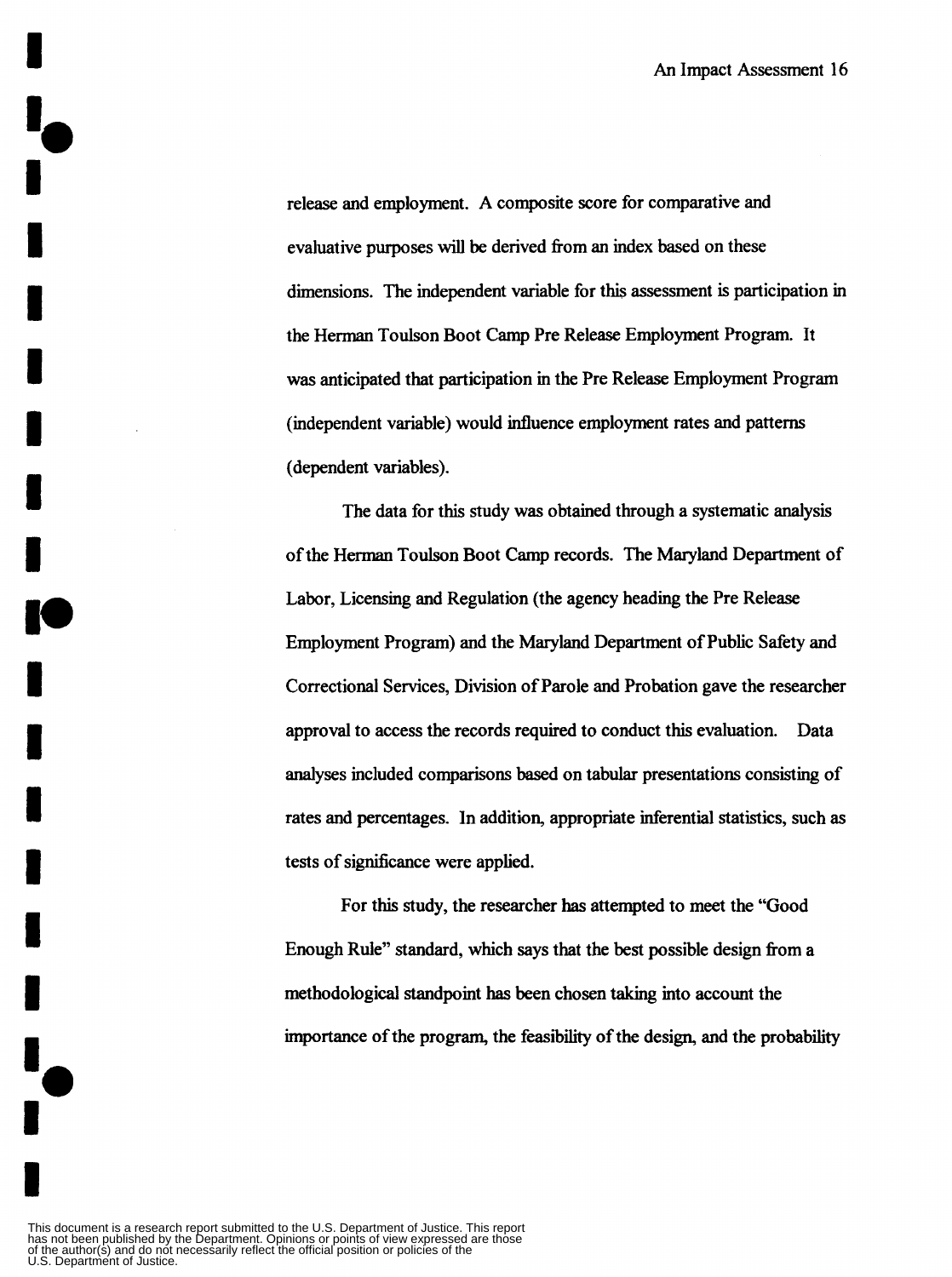**that the design** will **produce** useful **and credible results (Rossi** and **Freeman, 1993:220)** 

This document is a research report submitted to the U.S. Department of Justice. This report<br>has not been published by the Department. Opinions or points of view expressed are those<br>of the author(s) and do not necessarily r

 $\mathcal{A}$ 

**I**<br>!<br>!

**I** 

**I** 

**I** 

**I** 

**I** 

**I** 

**B** 

**I.** 

**I** 

**I** 

**I** 

**I** 

**I** 

**I** 

 $\mathbf{I}_{\mathbf{A}}$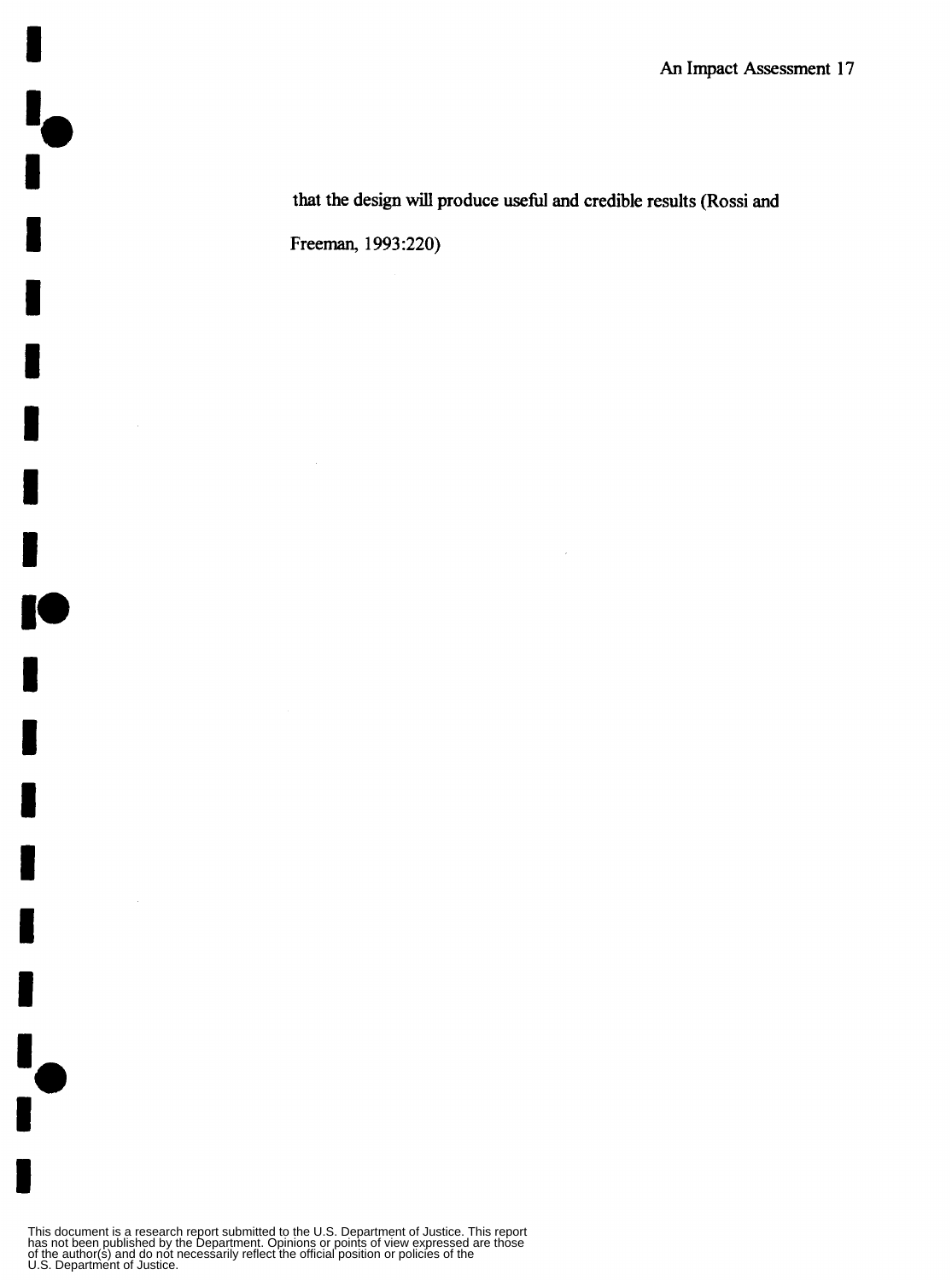#### **RESULTS**

The anticipation that the participants of the Pre Release Employment Program will influence employment rates and patterns was found to be inaccurate. According to the statistical analysis, findings indicated that there was no significant difference of rates of employment between those that participated in the Pre Release Employment Program and those that did not. **Table 1** provides a case summary of the participants of the Pre Release Employment Program and nonparticipants. **Table 2** provides the statistical analysis associated with the findings.

**I** 

**I** 

**I** 

**I** 

**I** 

**1** 

**I** 

**II)** 

**I** 

**I** 

**I** 

**I** 

**I** 

**I** 

**I-**

**1**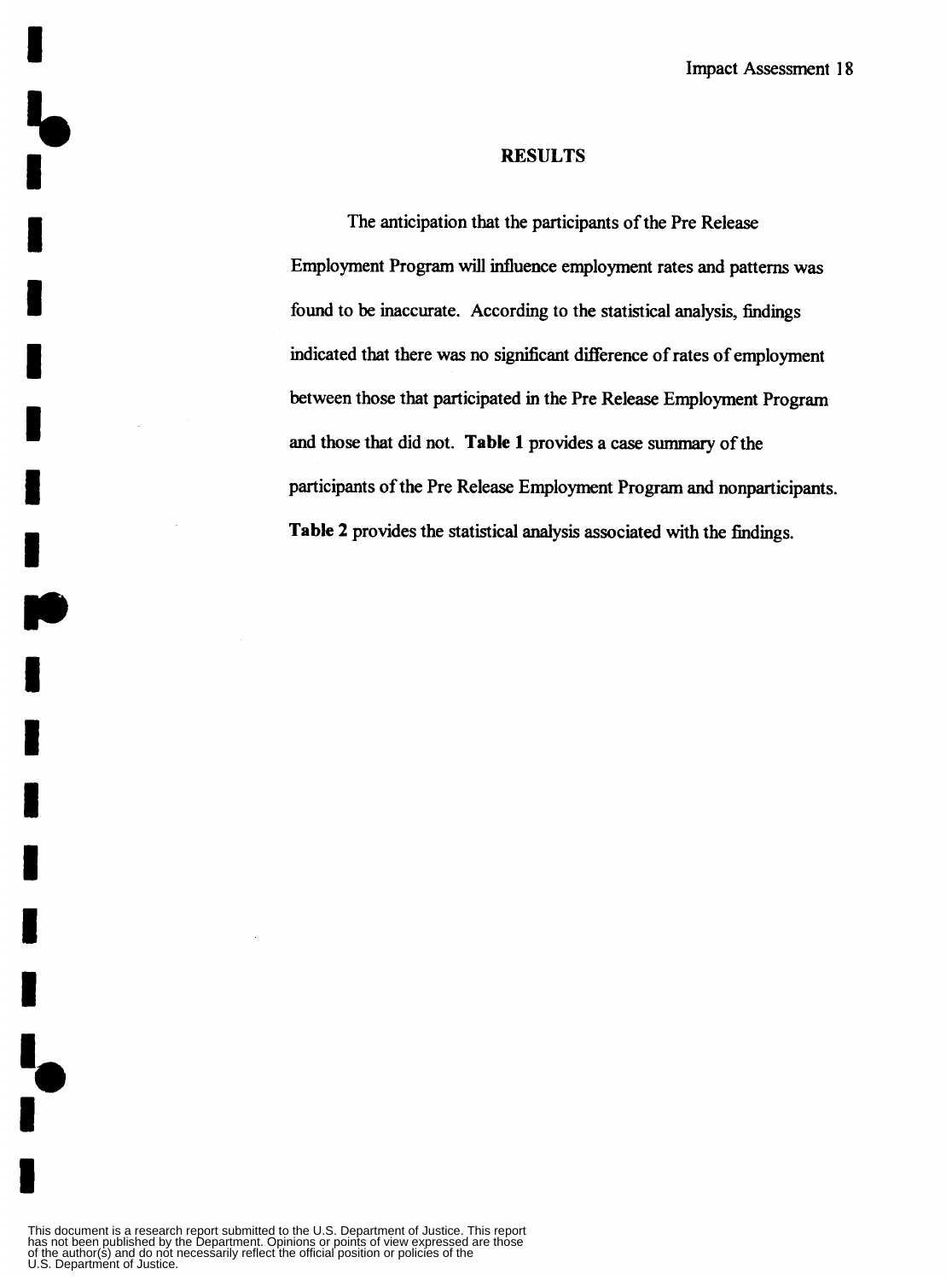#### **RESEARCH ANALYSIS**

The general fiamework of Parole and Probation **has** been structured to require the exoffender to report to the agent on a time specific bases. The purpose is to maintain accurate records and to ensure that the stipulations in the exoffenders' parole/probationary period are being met. This approach emphasizes supervision and in specifically, treatment (i.e. drug counseling, job counseling [Pre Release Employment Program], psychological counseling, and educational counseling). *As* **a** result of this program structure, data required to operationalize the study was obtained, but the hypothesized rationale to this study was found to be only affected by the length of employment **among** participants and nonparticipants. Length of employment **was** found to be the most qualified indicator of whether the participant and nonparticipant obtained employment, in addition to providing months of job retention. The only requirement this study was suppose to meet was whether the subjects were employed or not. The weakness to include the type of employment was that it did not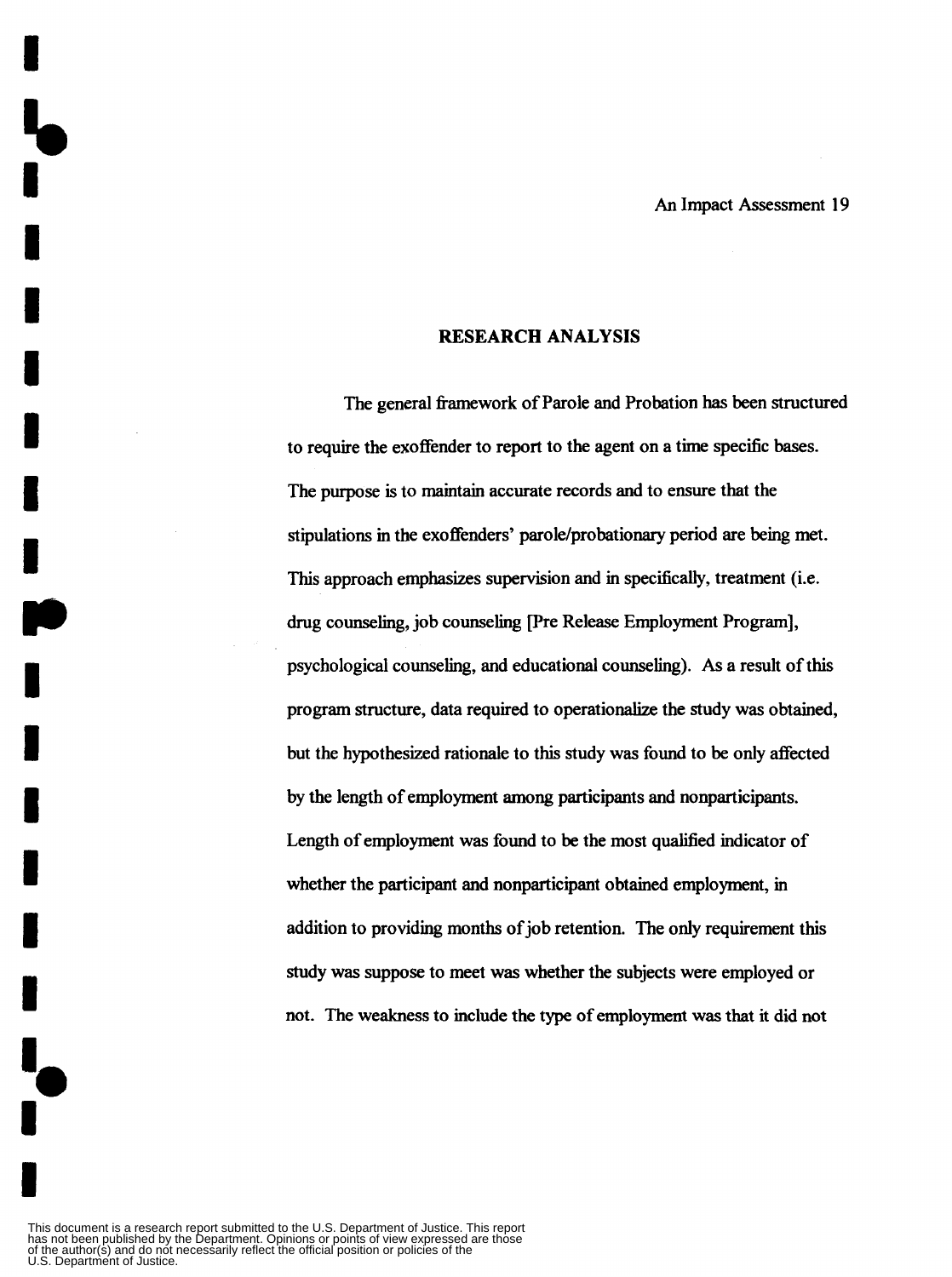matter what **type** of job the subject obtained, just *so* long **as** the subject was employed. Whether the subject was part time or **full** time did not have a barring because clearly if the research indicated such data, the subject was employed. Lastly, the length of time between release time and employment truly **has** no **barring** because there is no correlation between the employment and release time because an exoffender can be employed while he is incarcerated through the work release program.

Although this study was successful in determining the employment rates of participants and nonparticipants of the Pre Release Employment Program, It is asserted that this study can be perfected through fiuther research by addressing factors, such **as** motivational issues (i.e. the desire to work, **self** esteem, and job incentives). The fact that the graduate **has**  completed the job counseling program does not mean that he is motivated to work. Another **means** to perfect this study is through an analysis of the skills training programs that may be offered within the boot camps, and special programs, such **as** Youth Build and Home Builders Institutes' Project **CRAFT.** The industry, according to the Home Builders Institute, **has** indicated that there is a labor shortage in the building industry. **As a**  result, efforts have been made to job place nontraditional employees, such **as** "at **risk"** populations, exoffenders, and women. In terms of the aftercare components, the subsequent study **should** seek **to** determine

This document is a research report submitted to the U.S. Department of Justice. This report<br>has not been published by the Department. Opinions or points of view expressed are those<br>of the author(s) and do not necessarily r

**I** 

**I** 

**I** 

**I** 

**I** 

**I** 

**I** 

*18* 

**I** 

**I** 

**I** 

**I** 

**I** 

**I**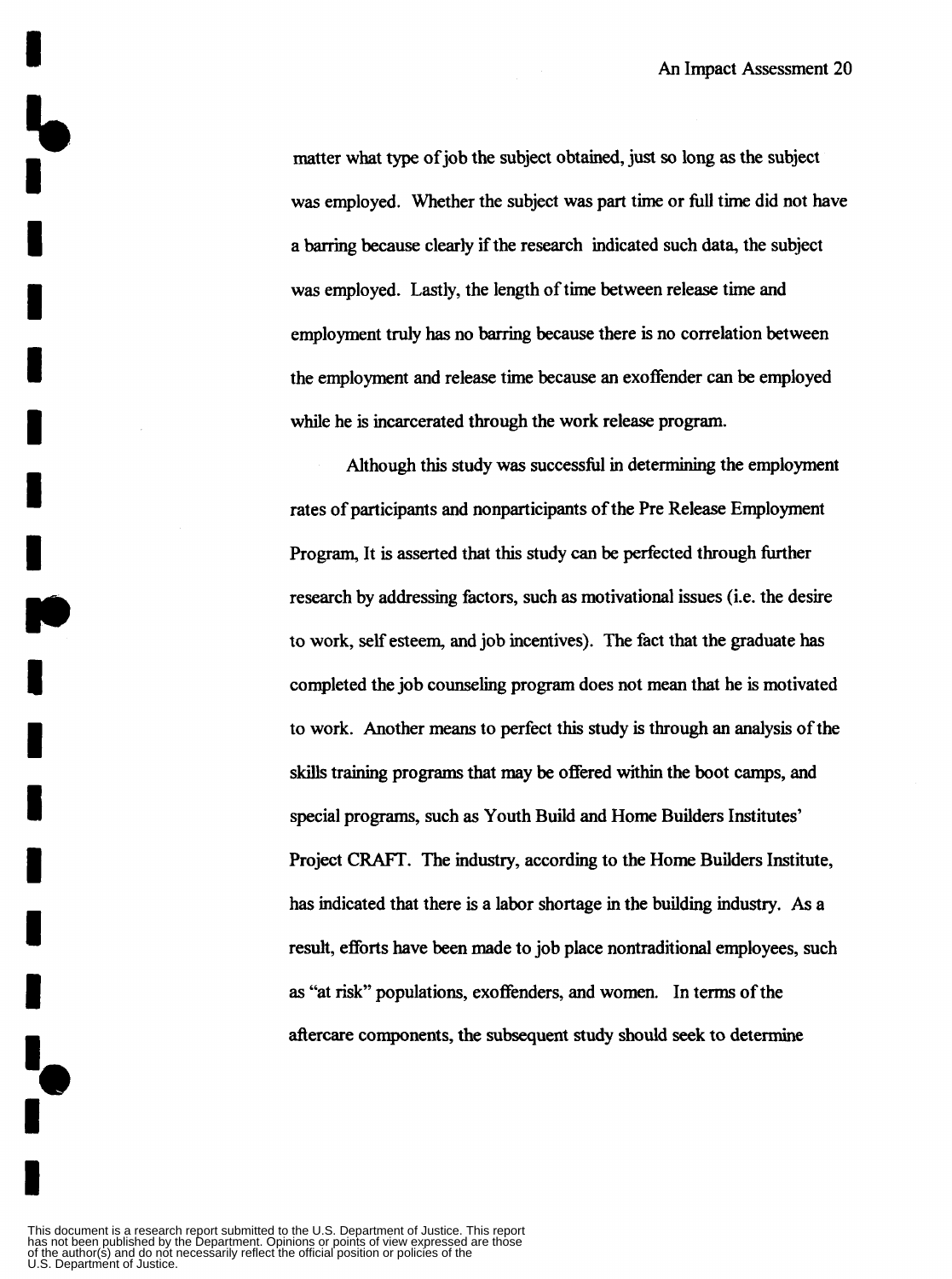whether there is a correlation among recidivism, employment, wages, and job retention. The assertion is that **as** wages and job retention increase the less likely recidivism will occur. This impact assessment, **as** pertains to the Pre Release Employment Program, recognized that there should have been **some** evidence that the graduates were in occupations that lead to career paths and economic sufficiency. **During** the data collection, findings indicated that the average wage was *\$5.96.* Clearly, this is an indication that the objectives in this perspective are not being met.

 $\mathbf{I}_{\bullet}$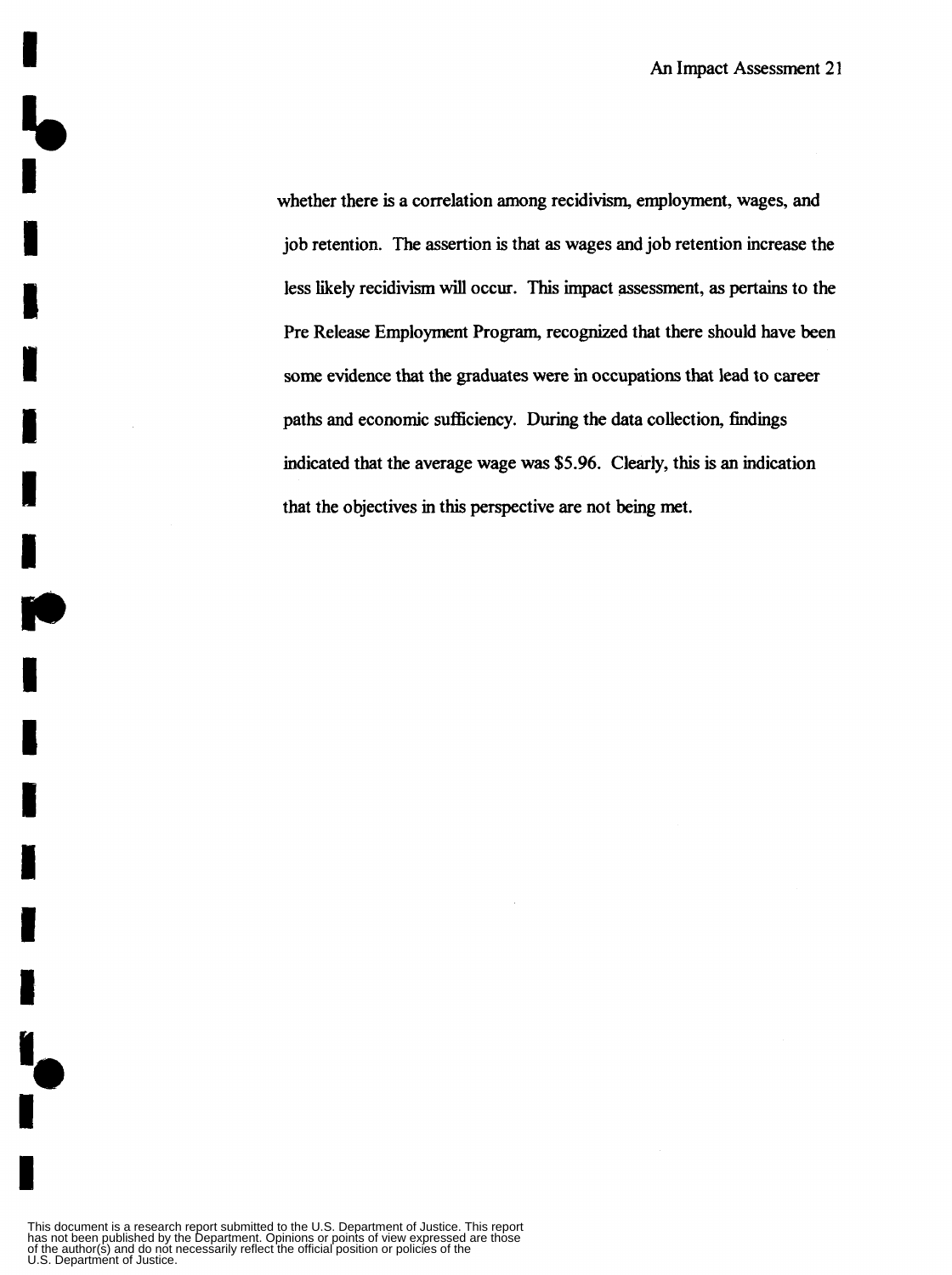#### **REFERENCES**

- Cook, T.D. and Campbell, D.T. (1979) Quasi-Experimentation: Design and **Analvsis** Issues for Field Settings. Skokie, IL: Rand McNally.
- Rossi, P.H. and Freeman, H.E. (1 **993)** Evaluation: A Systematic ADproach (5th Ed.). Newbury Park: Sage Publications.
- Roberta C. Cronin and Mei Han, Boot Camps for Adult and Juvenile Offenders: Overview and Update. Rockville, Maryland: National Institute of Justice, **1994.**
- Blair B. Bourque and others, eds., Boot Camps for Juvenile Offenders: *An*  Implementation Evaluation of Three Demonstration Programs. Rockville, Maryland: National Institute of Justice, 1996.
- Blair B. Bourque, Mei **Han,** and Sarah M. Hill, A National Survey of Aftercare Provisions for Boot Camp Graduates. Rockville, Maryland: National Institute of Justice, **1996.**
- Report of the Governor's Commission on Black Males, June, **1993.**
- Styles, Gregory t., Pre Release Employment Program, Baltimore, Maryland , **1991.**

**b** 

l<sub>d</sub>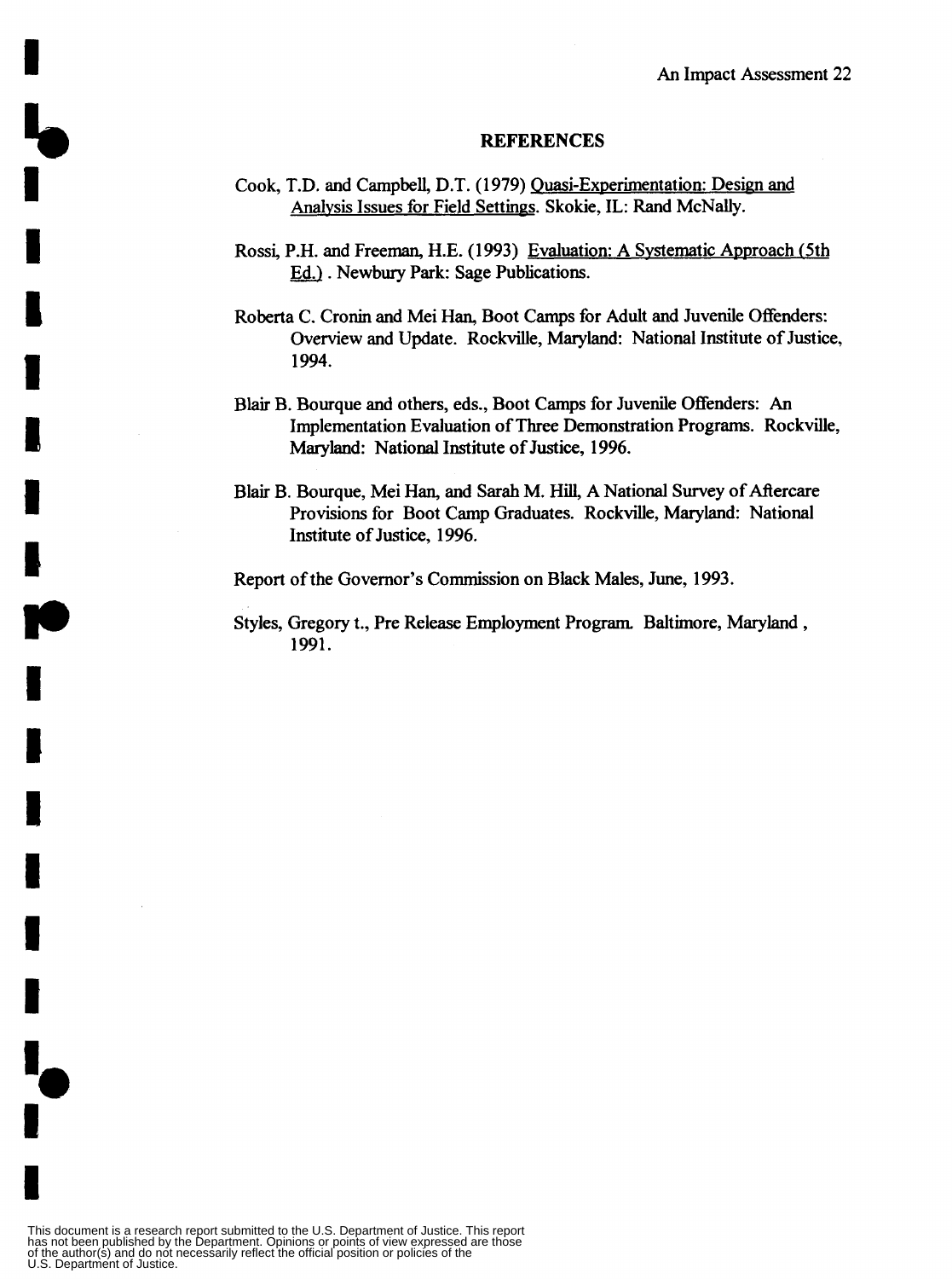#### (Table 1)

 $\mathbf{L}$ 

**M** 

 $\mathbf{I}_{\bullet}$ 

#### **Case Summary of Participants Case Summary of Nonparticipants**

| <b>Case Number</b>      | <b>Length of Employment</b> | Case Number    | Length of                |
|-------------------------|-----------------------------|----------------|--------------------------|
| Employment              |                             |                |                          |
| 1                       | 6.00                        | 1              | $\pmb{0}$                |
| $\overline{\mathbf{c}}$ | 0                           | $\overline{2}$ | $\bf{0}$                 |
| 3                       | 8.00                        | 3              | 5.00                     |
| 4                       | 39.00                       | 4              | $\pmb{0}$                |
| 5                       | 12.00                       | 5              | $\bf{0}$                 |
| 6                       | 0                           | 6              | 5.00                     |
| $\overline{7}$          | 2.00                        | 7              | 10.00                    |
| 8                       | 18.00                       | 8              | 2.00                     |
| 9                       | 0                           | 9              | 3.00                     |
| 10                      | 41.00                       | 10             | 0                        |
| 11                      | 72.00                       | 11             | 4.00                     |
| 12                      | 12.00                       | 12             | 36.00                    |
| 13                      | 36.00                       | 13             | 3.00                     |
| 14                      | 2.00                        | 14             | 12.00                    |
| 15                      | 30.00                       | 15             | 6.00                     |
| 16                      | 60.00                       | 16             | 1.00                     |
| 17                      | 24.00                       | 17             | 15.00                    |
| 18                      | 72.00                       | 18             | $\pmb{0}$                |
| 19                      | 48.00                       | 19             | $\bf{0}$                 |
| 20                      | 0                           | 20             | 5.00                     |
| 21                      | 12.00                       | 21             | 24.00                    |
| 22                      | 0                           | 22             | 1.00                     |
| 23                      | 0                           | 23             | $\pmb{0}$                |
| 24                      | 12.00                       | 24             | $\bf{0}$                 |
| 25                      | 0                           | 25             | 4.00                     |
| 26                      | 18.00                       | 26             | $\bf{0}$                 |
| 27                      | 24.00                       | 27             | $\bf{0}$                 |
| 28                      | 0                           | 28             | 27.00                    |
| 29                      | 5.00                        | 29             | 1.00                     |
| 30                      | 1.00                        | 30             | $\underline{\mathbf{0}}$ |
| $Total = N$             | 22                          | $Total = N$    | 17                       |

Note: Length of employment indicates the number of months employed. 0 indicates that the subject was not employed.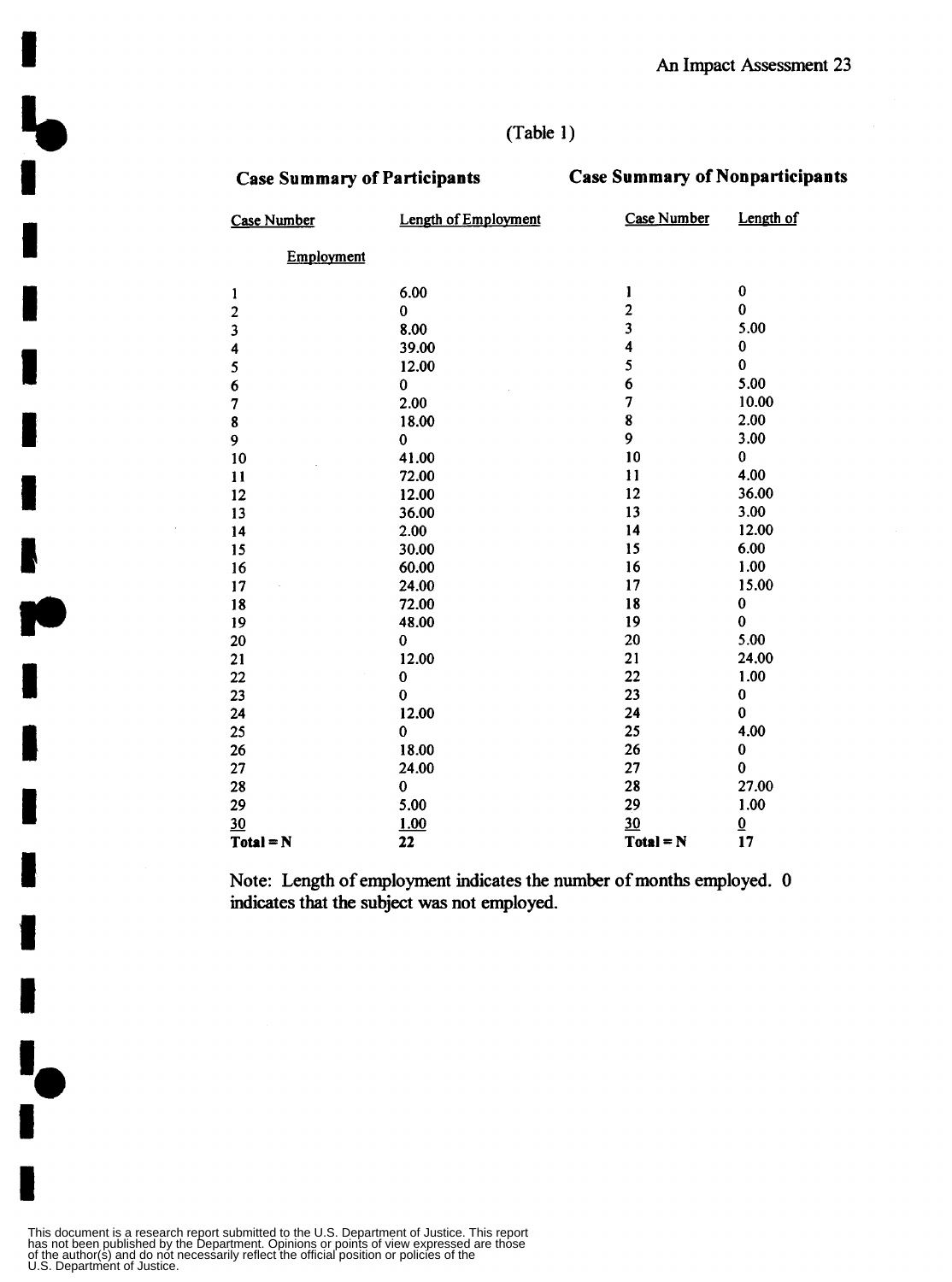#### **(Table 2)**

|                 | <b>Standard Deviation</b> | Mean    | Standard Error of the Mean |
|-----------------|---------------------------|---------|----------------------------|
| Participants    | 21.5634                   | 18.4667 | 4.0042                     |
| Nonparticipants | 8.8345                    | 5.4667  | 1.6405                     |

**T-Test** 

| Value of the T-Test | <b>Standard Error of Difference</b> |
|---------------------|-------------------------------------|
|                     |                                     |
| $-3.004$            | 4.327?                              |

Note: The probability value is less than .05 showing that there is no significant **difference between the participants and nonparticipants.**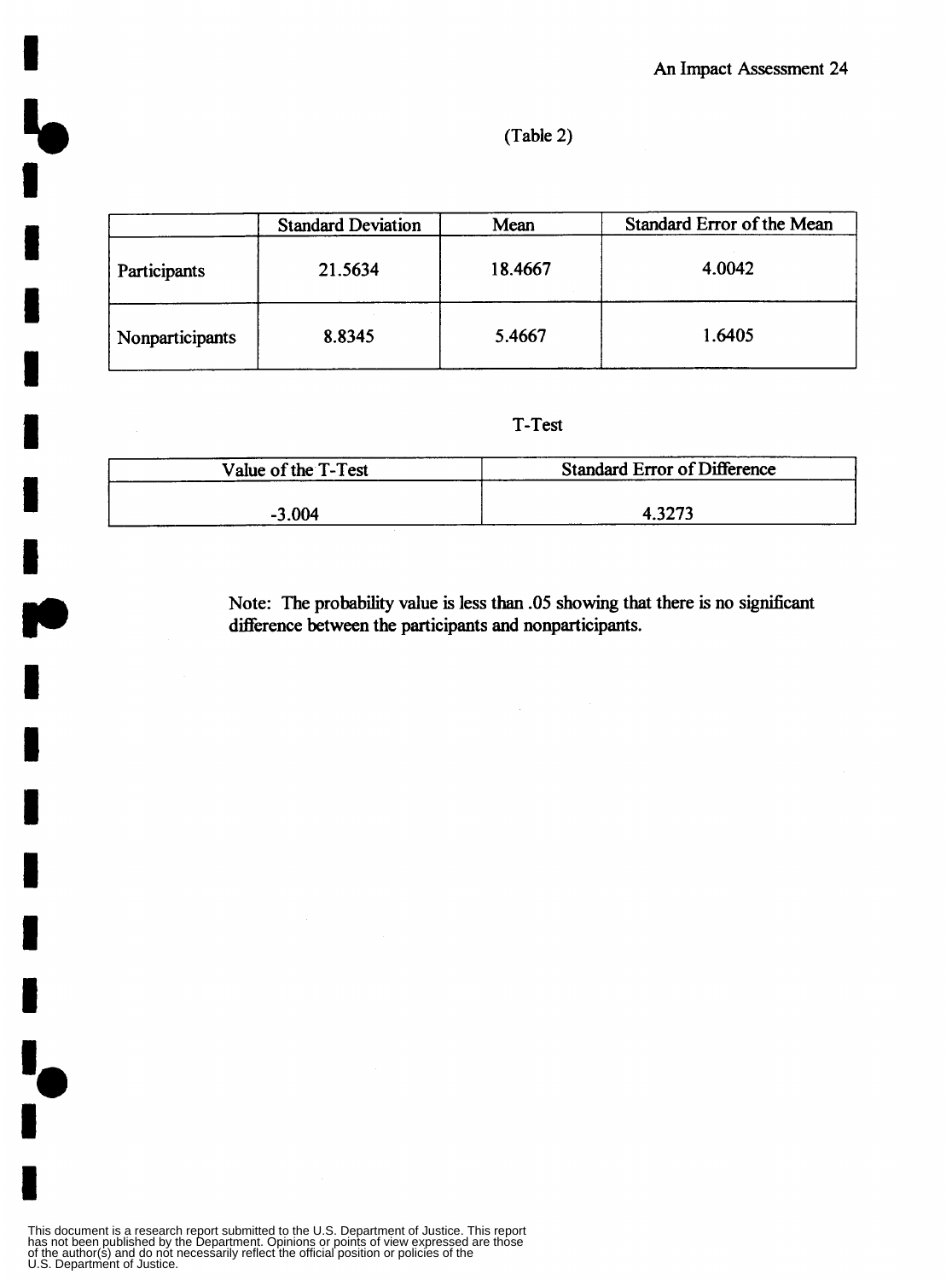$\ddot{\phantom{1}}$ 

 $\sim$   $^{\circ}$ 

#### "A NATIONAL SURVEY OF AFTER CARE PROVISIONS FOR BOOT CAMP GRADUATES"

| <b>STATE</b>          | <b>SUPERVISION</b>     | <b>SELF</b>             | <b>NO. OF PAROLE</b> |
|-----------------------|------------------------|-------------------------|----------------------|
|                       |                        | DEVELOPMENT             | <b>OFFICERS</b>      |
| <b>New York</b>       | random urinalysis      | job placement,          | 2 person parole      |
|                       | curfew checks          | employment counsel      | officers             |
|                       | employment             | vocational testing      |                      |
|                       | home visits            | on the job training     |                      |
| Minnesota             | direct supervision     | employment referral     | 14 person parole     |
|                       | random contact         | job training program    | officers             |
|                       | random phone calls     | therapy/training        |                      |
|                       | random drug test       | acupuncture,            |                      |
|                       |                        | cognitive, chemical     |                      |
| Maryland              | handled by parole and  | employment training     | 2 person parole      |
|                       | probation              | employment assist       | officers             |
|                       |                        | support groups          |                      |
|                       |                        | community service       |                      |
|                       |                        | drug abuse training     |                      |
|                       |                        | counseling sessions     |                      |
|                       |                        | mentoring program       |                      |
| Arizona               | intensive probation    | educational classes     | unknown              |
|                       | 90 house arrest        | family counseling       |                      |
|                       | report twice a week    | recreational activities |                      |
|                       | required to work       | physical training       |                      |
|                       | 40 hours of            |                         |                      |
|                       | community service      |                         |                      |
| Michigan              | intensive/regular      | work detail             | unknown              |
|                       |                        | community service       |                      |
|                       |                        | physical training       |                      |
|                       |                        | educational/drug        |                      |
|                       |                        | abuse/vocational        |                      |
|                       |                        | programs                |                      |
| Ohio                  | intermediate           | drug abuse              | unknown              |
|                       | transitional detention | counseling              |                      |
|                       |                        | educational testing     |                      |
|                       |                        | employment service      |                      |
|                       |                        | life of skills program  |                      |
| New Hampshire         | 90 intensive           | substance abuse         | unknown              |
|                       | supervision            | counseling              |                      |
|                       | standard supervision   |                         |                      |
| Texas                 |                        |                         |                      |
| <b>Travis County</b>  | routine supervision    | work release            | unknown              |
| <b>Hidalgo County</b> | unknown                | counseling/vocation/    | unknown              |
|                       |                        | mentoring               |                      |
| Harris County         | unknown                | counseling              | unknown              |
|                       |                        |                         |                      |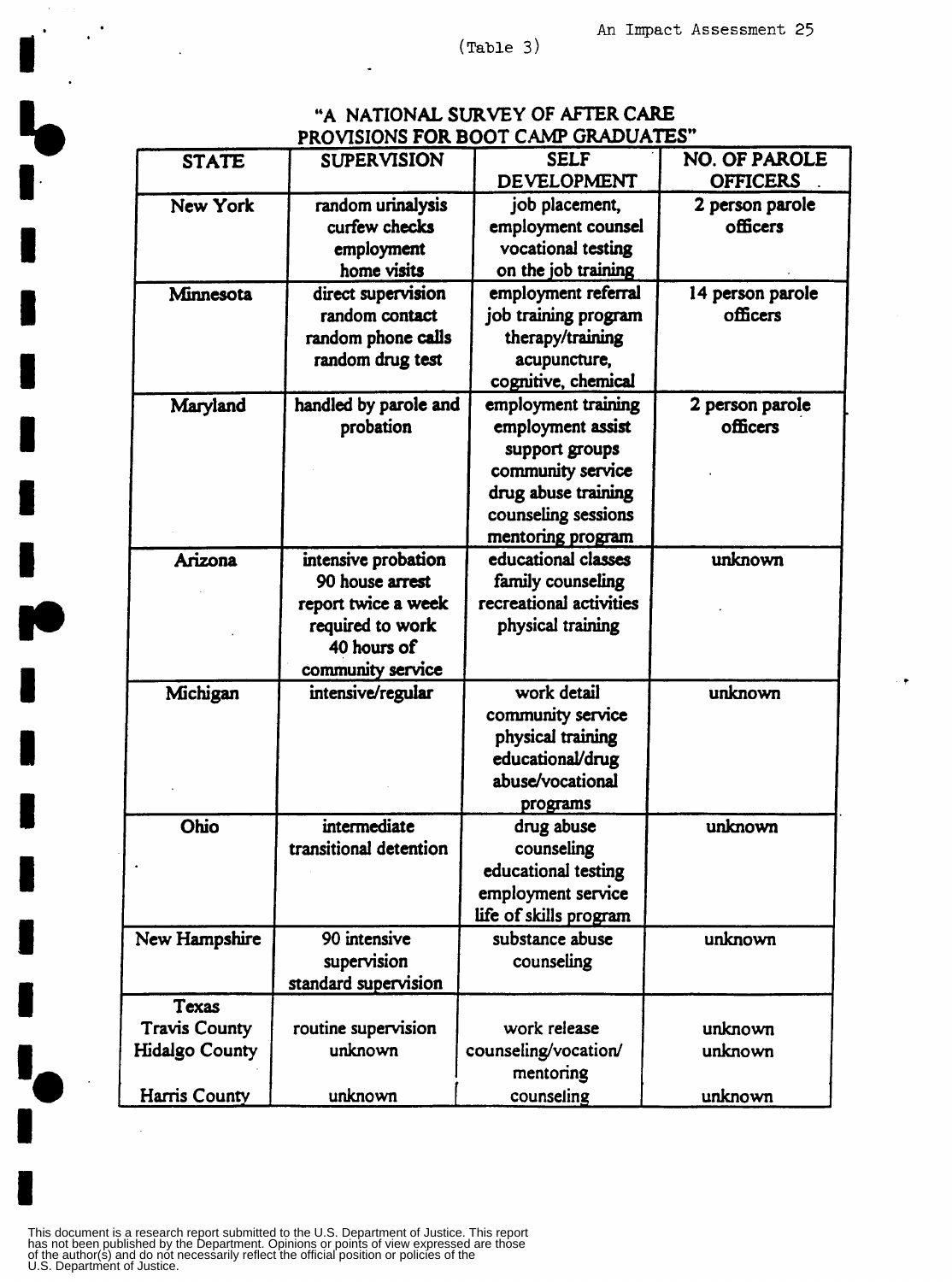**I** 

## FINAL **PROGRESS REPORT**

RE: GRANT # 97-IJ-CX-0037 "AN IMPACT ASSESSMENT OF THE PRE RELEASE EMPLOYMENT PROGRAM, GRADUATES OF THE HERMAN TOULSON BOOT CAMP **VERSUS** NON PARTICIPANTS, GRADUATES OF THE HERMAN TOULSON BOOT CAMP'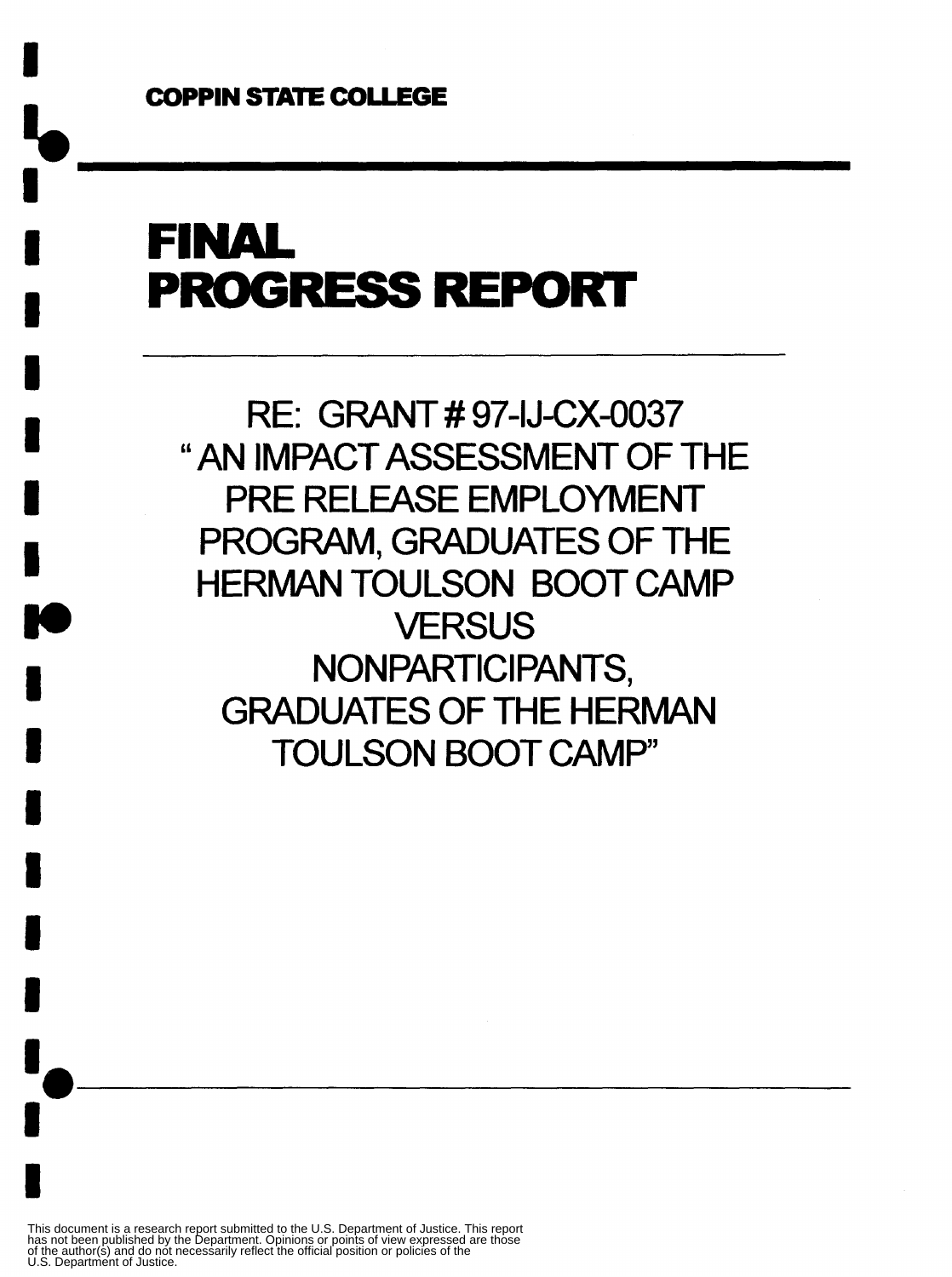#### **FINAL PROGRESS REPORT**

#### **June 1,1998 -June 31,1998**

#### **Directorflnvestigator:** Sherrise **Y.** Truesdale

- **College:** Coppin State College, 2500 W. North Ave., Baltimore, MD 21216 Contact person: Sherrise Y. Truesdale Phone (410) 235-7341 Fax (410) 383-2918
- **Re:** Grant #97-IJ-CX-O037 "Analysis of Post Prison Employment of the Herman Toulson Boot Camp Graduates, Participants of the Pre Release Employment Program vs. Nonparticipants.

The impact assessment of the Pre Release Employment Program, graduates of the Herman Toulson Boot Camp versus nonparticipants, graduates of the Herman Toulson Boot Camp has been completed and final goals have been accomplished.

The purpose of the research is to conduct a pseudo-experimental study of the Herman Toulson Boot Camp graduates. The study seeks to evaluate the effectiveness of the Pre Release Employment Program by calculating the employment rates of participants to nonparticipants. The control group and the experimental group have been successhlly matched demographically to control for extraneous variables.

The following subsections give a narrative of the schedule grant activities, the anticipated changes, the problem areas, the identification of data source, the schedule of major meetings, and the financial report.

#### **Schedule of Grant Activities**

#### June through July

**a**<br>!<br>!

ł

**I-**

During the month of June and July, data fiom the Pre Release Employment Program was collected and statistically analyzed for final drafting of the grant. The data was input into the SPSS system to calculate required statistics (T-Test, standard deviation, mean, and standard error of the mean). Final draft **has** been completed. Included are one original and two copies binded for NIJ; and the high density 3.5 disk loaded with the grant draft and statistics (table 1, table 2 are applicable to the statistical analysis). Funds for the grant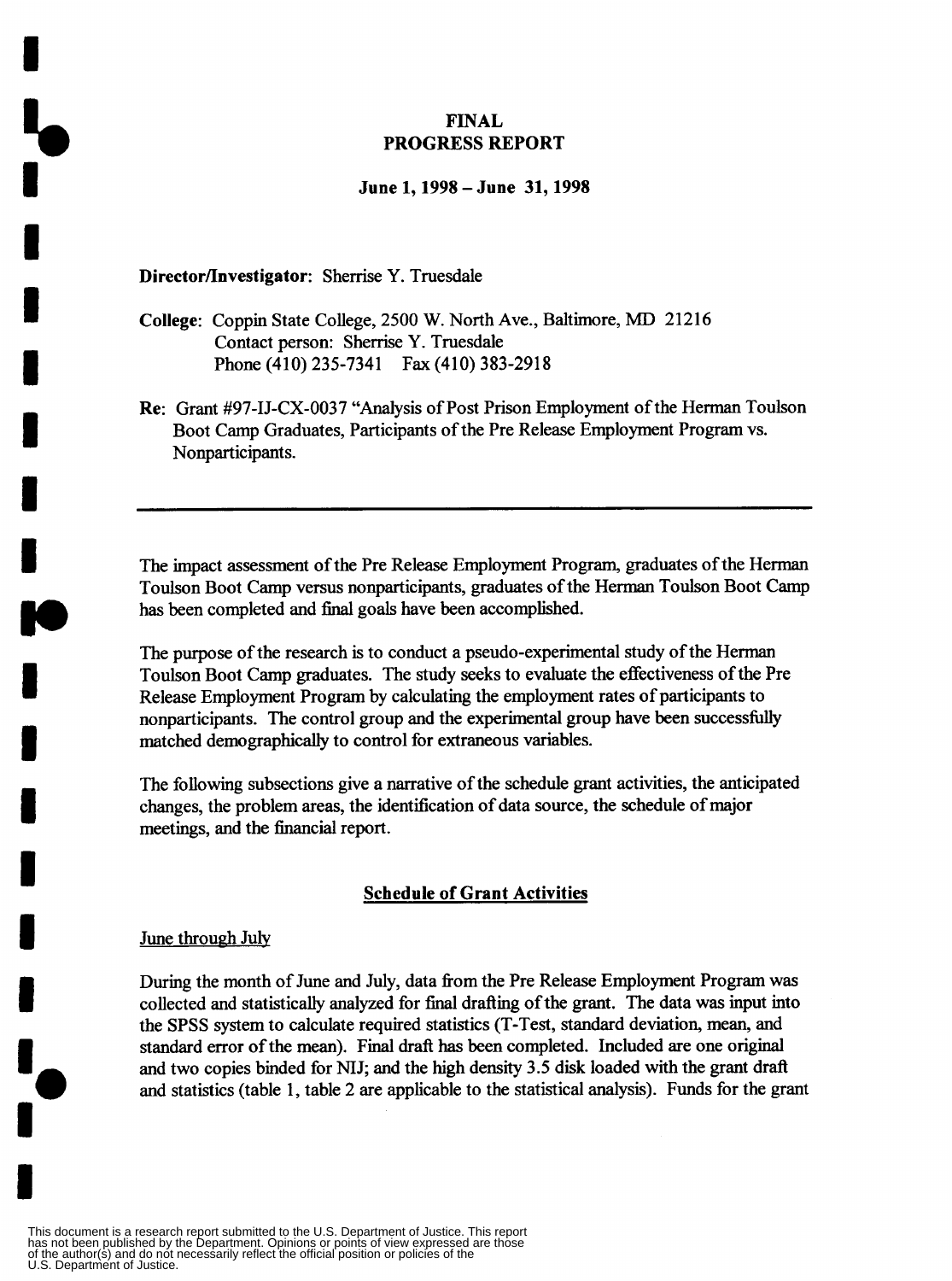were not depleted; \$506.00 remains in the budget and is being returned to **NIJ.** The anticipated cost for the computers was slightly over estimated; the school was able to get a reduced price on the computer that saved the grant operating expense. The school is required to get the best computer at the **most** reasonable cost. In addition, the insurance amount was less than needed because the amount was calculated on a yearly bases for running the grant. Since the grant ended before December, the amount needed **was** less than what was allocated.

**i**o<br>I

**I** 

**1** 

**i** 

**I** 

**I** 

**I** 

**I.** 

**I** 

**I** 

**I** 

**I** 

**I** 

**1** 

**I** I.

#### **Anticipated Change**

There have been no changes to the project objectives, staffing, budget, nor location.

#### **Resolution of the Problem Areas**

All the required data to operationalize the study was successfully obtained from the Pre Release Employment Program files, Parole and Probation, and the Maryland Department of Labor.

#### **Data Source Identification**

- **Maryland Department of Public Safety and Correctional Services, Division of Parole** and Probation, 2100 Guildford Ave., Baltimore, MD 21218
- *0* Pre Release Employment Program, 2 100 Guildford Ave., Baltimore, MD 2 12 **18**
- *<sup>0</sup>*Maryland Department of Labor, 1 100 N. Eutaw Street, Baltimore, MD 21201

#### **Schedule of Major Meetinps**

For the month of August, a final copy of the study will be distributed to the Maryland Department of Public Safety and Correctional Services, Parole and Probation **as** required under contract. If a meeting is required to discuss any findings, I will be notified when receipt of the copy **has** been made.

> **Financial Report**  (See Attachment)